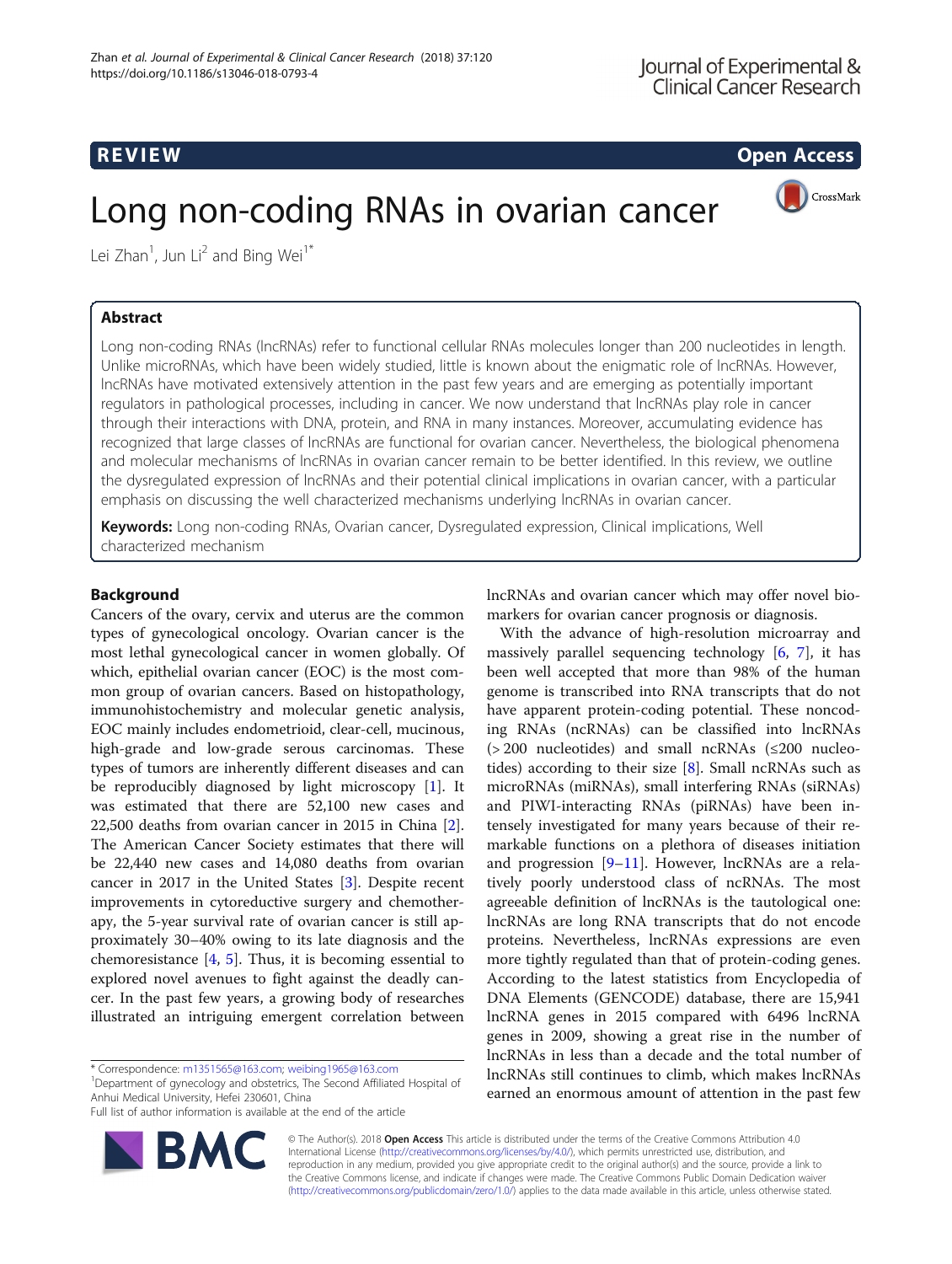years [[12](#page-10-0), [13\]](#page-10-0). However, only few of them have been functionally characterized. It has been reported that lncRNAs exert widely biological functions across every branch of life, such as evolutionary conservation, imprinting genomic loci, chromatin remodeling, regulating enzymatic activity allosterically and modulate different cell fates  $[14-17]$  $[14-17]$  $[14-17]$  $[14-17]$  $[14-17]$ . Now, it is becoming clear that lncRNAs have a prominent function in ovarian cancer, the over-expression, deficiency or mutation of lncRNAs are associated with tumorigenesis, metastasis, prognosis or diagnosis. In this review, we first provide an overview of lncRNAs biology and then describe dysregulated expression of lncRNAs and their potential clinical implications in ovarian cancer. Finally, we make a special effort to investigate the well characterized mechanisms underlying lncRNAs in ovarian cancer and summarize future challenges in the field.

#### Overview of lncRNAs

LncRNAs were first found in the early 1990s [\[18](#page-10-0)], but they were really identified as a class of RNA molecules until in 2002 [\[19\]](#page-10-0). Currently, lncRNAs are primarily categorized based on their genomic proximity between neighboring transcripts and which can be categorized as sense (sense intronic or overlapping a protein-coding gene), antisense, the second most prevalent group in humans (overlapping one or more exons of another transcript on the same or opposite strand), bidirectional promoter (transcribed within 1 kb of promoters antisense to the protein-coding transcript), intronic (transcribed from an intron of a protein-coding gene), intergenic, the largest subclass of lncRNA molecules in humans (lies as an independent unit within the genomic interval between two protein-coding genes), enhancer (transcribed from an enhancer region of a protein-coding gene) and two unique lncRNAs, circular RNAs (act as miRNA sponges and sequester miRNAs) [\[8](#page-10-0), [13,](#page-10-0) [20\]](#page-10-0) and sno-lncRNAs (processed from excised and debranched introns by exonucleolytic trimming and carry out their functions in complex with specific protein components by forming ribonucleoprotein complexes) [\[21](#page-10-0)].

To date, although only a small number of functional lncRNAs have been well characterized, while a number of examples of biologically functional lncRNAs have already been reported. LncRNAs have been demonstrated to affect several important physiological processes by interacting with DNA, chromatin, signaling, regulatory proteins and a variety of cellular RNA species. Chromatin-bound lncRNAs can regulate gene expression by controlling local chromatin architecture or directing the recruitment of regulatory molecules to specific loci. LncRNAs interaction with multiple proteins can promote the assembly of protein complexes or impair protein-protein interactions, mRNA interactions with lncRNAs can recruit protein machinery involved in multiple aspects of mRNA metabolism to affect splicing, mRNA stability, or translation or sequester miRNA away from target mRNA [[22](#page-10-0)–[27](#page-10-0)]. Whereupon, the lncRNAs also can be classified into four categories according to their mechanism of action, including signals (act as a molecular marker for functional biological conditions in a spatiotemporal manner, responding to developmental cues, cellular signals and other stimuli) [\[28](#page-10-0)], decoys (repress transcription by interfering or competing with other RNAs or proteins that bind to DNA) [[29](#page-10-0)], guides (bind to proteins and transport the complex to chromatin and other specific targets through direct or indirect interaction to the DNA, leading to changes in the gene expression of either neighboring or distantly located genes) [[30\]](#page-10-0) and scaffolds (serve as central platforms on which different effector molecules are assembled. The assembled complexes can design strategies to selectively utilize specific signaling components and outputs to initiate the corresponding biological functions, such as transcriptional repression or activation) [[31\]](#page-10-0).

#### LncRNAs and ovarian cancer

# Dysregulated expression of lncRNAs and their potential clinical implications in ovarian cancer (Table [1](#page-2-0))

HOX genes HOX gene clusters are well known to regulate the embryo body plan and contribute to cell specification in several adult differentiation processes by encoding an evolutionary conserved family of transcription factors. There are A, B, C and D HOX genes located on four different chromosomes in humans. The HOX genes produce hundreds of lncRNAs that show similar spatiotemporal windows of expression to their neighboring protein-coding genes [[32\]](#page-10-0). Hox transcript antisense intergenic RNA (HOTAIR) is the best described lncRNA in HOX clusters [\[33](#page-10-0)]. The HOXA genes determine the identity of body segments and reported to be abnormally expressed in cancers. Protein coding genes are located on the sense strand of the HOXA gene clusters, while non-coding genes are located on the antisense strand (AS). The 5-prime region of HOXA includes three lncRNAs, HOTTIP, HOXA11-AS, and HOXA10-AS [[34](#page-10-0)–[36](#page-10-0)] and studies found that HOTAIR and HOXA11-AS were dysregulated in ovarian cancer.

HOTAIR is an lncRNA transcribed from the HOXC locus, it represses transcription by recruiting polycomb repressive complex 2 (PRC2) [[33\]](#page-10-0). The role of HOTAIR in ovarian cancer was widely researched in recent years. HOTAIR was shown to be elevated in EOC tissues and serous ovarian cancer (SOC) tissues. HOTAIR levels were positively correlated with the FIGO stage, histological grade of the tumor, lymph node metastasis. Multivariate analysis suggested that HOTAIR was an independent prognostic factor for predicting overall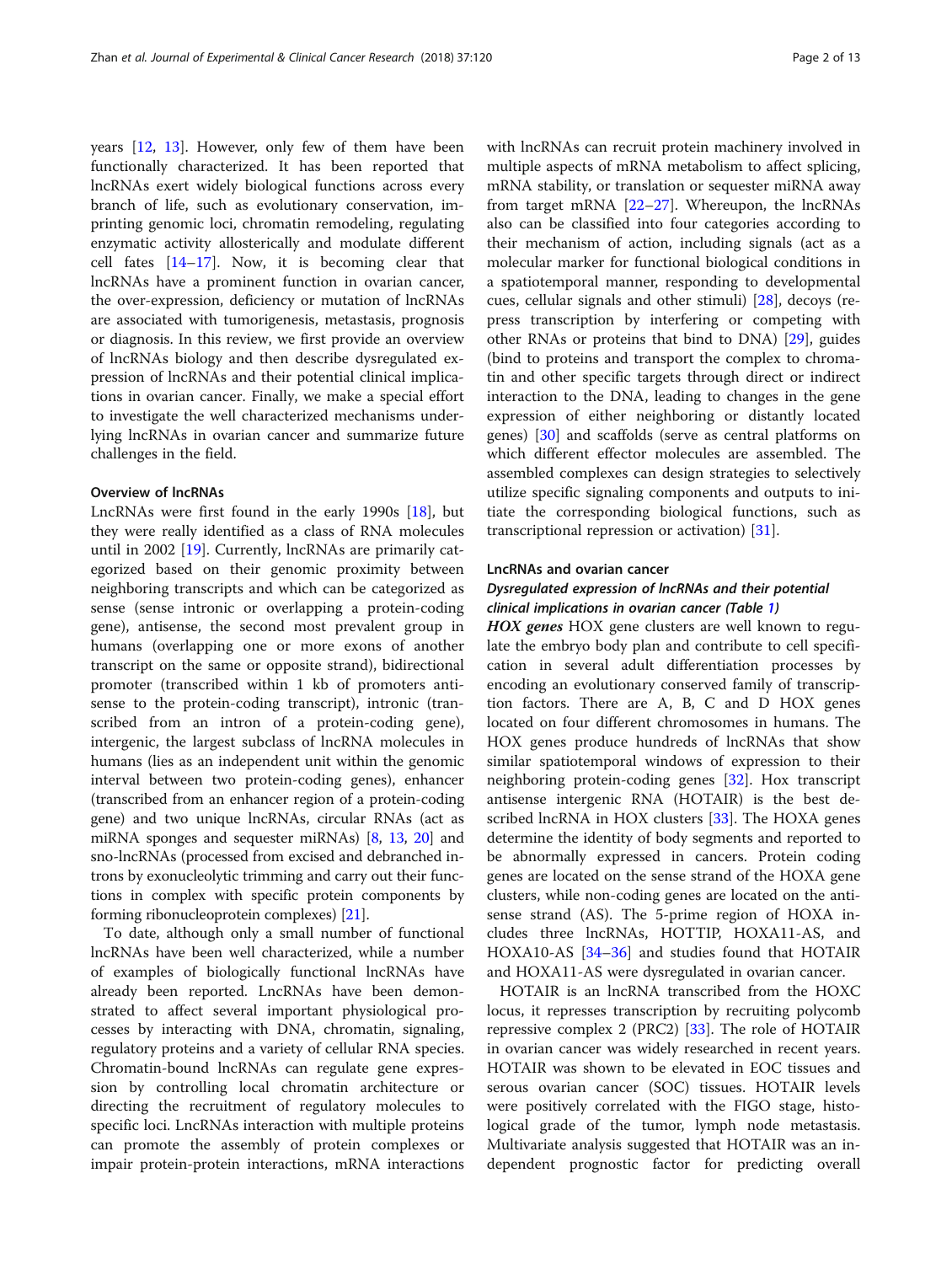| LncRNA                                                                                                                                               | Differential expression in ovarian<br>carcinoma | Clinical application                                                                                                                                                                                                                                | References  |
|------------------------------------------------------------------------------------------------------------------------------------------------------|-------------------------------------------------|-----------------------------------------------------------------------------------------------------------------------------------------------------------------------------------------------------------------------------------------------------|-------------|
| <b>HOTAIR<sup>a</sup></b>                                                                                                                            | Up                                              | HOTAIR levels were positively correlated with the [37, 38]<br>FIGO stage, histological grade of the tumor,<br>lymph node metastasis. HOTAIR was an<br>independent prognostic factor for OS and DFS in<br>ovarian cancer patients                    |             |
| HOXA11-AS <sup>a</sup>                                                                                                                               | Down in EOC<br>Up in SOC                        | High HOXA11-AS in SOC expression in tumor tis-<br>sues was an independent predictor of poor PFS<br>and OS                                                                                                                                           | [40, 41]    |
| Xist <sup>a</sup>                                                                                                                                    | Down                                            | Reduced expression of Xist in patient samples<br>was correlated with a shorter progression-free<br>interval                                                                                                                                         | $[43 - 45]$ |
| <b>ANRIL<sup>a</sup></b>                                                                                                                             | Up                                              | Elevated ANRIL expression was positive correlated [54, 55]<br>with advanced FIGO stage, high histological<br>grade, lymph node metastasis. ANRIL was an<br>independent prognostic factor for OS.                                                    |             |
| MEG3 <sup>a</sup>                                                                                                                                    | Down                                            | No evidence                                                                                                                                                                                                                                         | [61, 62]    |
| HOST <sub>2</sub> ª                                                                                                                                  | Up                                              | No evidence                                                                                                                                                                                                                                         | [64]        |
| $FAL1^a$                                                                                                                                             | Up                                              | FAL1 occurred frequently in epithelial cancer and<br>were associated with clinical outcomes in<br>patients with ovarian cancer                                                                                                                      | [65]        |
| LSINCT5 <sup>d</sup>                                                                                                                                 | Up                                              | No evidence                                                                                                                                                                                                                                         | [66]        |
| ZNF300P1ª                                                                                                                                            | Down                                            | No evidence                                                                                                                                                                                                                                         | [67]        |
| TC1500845, TC0901107                                                                                                                                 | Up                                              | No evidence                                                                                                                                                                                                                                         | [68]        |
| TC0100223, TC0101686                                                                                                                                 | Down                                            | No evidence                                                                                                                                                                                                                                         |             |
| TC0101441 <sup>a</sup>                                                                                                                               | Up                                              | TC0101441 was an independent prognostic<br>factor for OS in ERa-positive ovarian cancer                                                                                                                                                             |             |
| AB073614 <sup>ª</sup>                                                                                                                                | Up                                              | 5-year OS in ovarian cancer patients with high<br>expression of AB073614 was inferior to that with<br>low expression                                                                                                                                | $[73]$      |
| ASAP1-IT1                                                                                                                                            | Up                                              | High expression of ASAP1-IT1 and FAM215A were [74]                                                                                                                                                                                                  |             |
| <b>FAM215A</b>                                                                                                                                       | Up                                              | associated with favorable OS                                                                                                                                                                                                                        |             |
| $PVT1^a$                                                                                                                                             | Up                                              | Low expression levels of PVT1 and Inc-SERTAD2-<br>3 exhibited longer PFS and OS. PVT1, Inc-<br>SERTAD2-3 and hsa-miR-200c-3p simultaneously<br>can stratify patients' risk of relapse into three<br>discrete classes, high risk, mixed and low risk | [60]        |
| Inc-SERTAD2-3                                                                                                                                        | Up                                              |                                                                                                                                                                                                                                                     |             |
| RP11-284 N8.3.1                                                                                                                                      | Down                                            | RP11-284 N8.3.1 and AC104699.1.1 significantly<br>divide stages III and IV ovarian cancer patients<br>into high- and low-risk groups and their in-<br>creased expressions were associated with a de-<br>creased risk of survival                    | $[77]$      |
| AC104699.1.1                                                                                                                                         | Down                                            |                                                                                                                                                                                                                                                     |             |
| AC005562.1, AC105760.2, EPB41L4A-AS1,<br>MCM3AP-AS1                                                                                                  | Up                                              | Potential candidates associated with stage<br>progression in ovarian cancer and could classify<br>patients into high-and low-risk subgroups with<br>significantly different survival outcomes                                                       | [81]        |
| AC074117.10, MEG8, RP11-220I1.1, RP11-<br>429 J17.2, RP11-618G20.1                                                                                   | Down                                            |                                                                                                                                                                                                                                                     |             |
| AC092214.10, CYP3A5, LEMD1, PART1, RNF157-<br>AS1, RP11-532F12.5                                                                                     | Up                                              | No evidence                                                                                                                                                                                                                                         | $[83]$      |
| AC010680.1, ADAMTS9-AS1, ADAMTS9-AS2,<br>AK021537, AK125532, GRTP1-AS1, LEMD1-AS1,<br>LOC386758, LOC729970, RP1-7814.1, RP11-<br>597D13.9, LEMD1-AS1 | Down                                            |                                                                                                                                                                                                                                                     |             |
| Inc-SOX4-1, Inc-HRCT1-1                                                                                                                              | Up                                              | Low expression levels of Inc-SOX4-1 and Inc-<br>HRCT1-1 exhibited longer PFS and OS                                                                                                                                                                 | [60]        |
| RUNX1-IT1, MALAT1                                                                                                                                    | Up                                              |                                                                                                                                                                                                                                                     | $[49]$      |

<span id="page-2-0"></span>Table 1 Dysregulated expression of lncRNAs and their potential clinical implications in ovarian cancer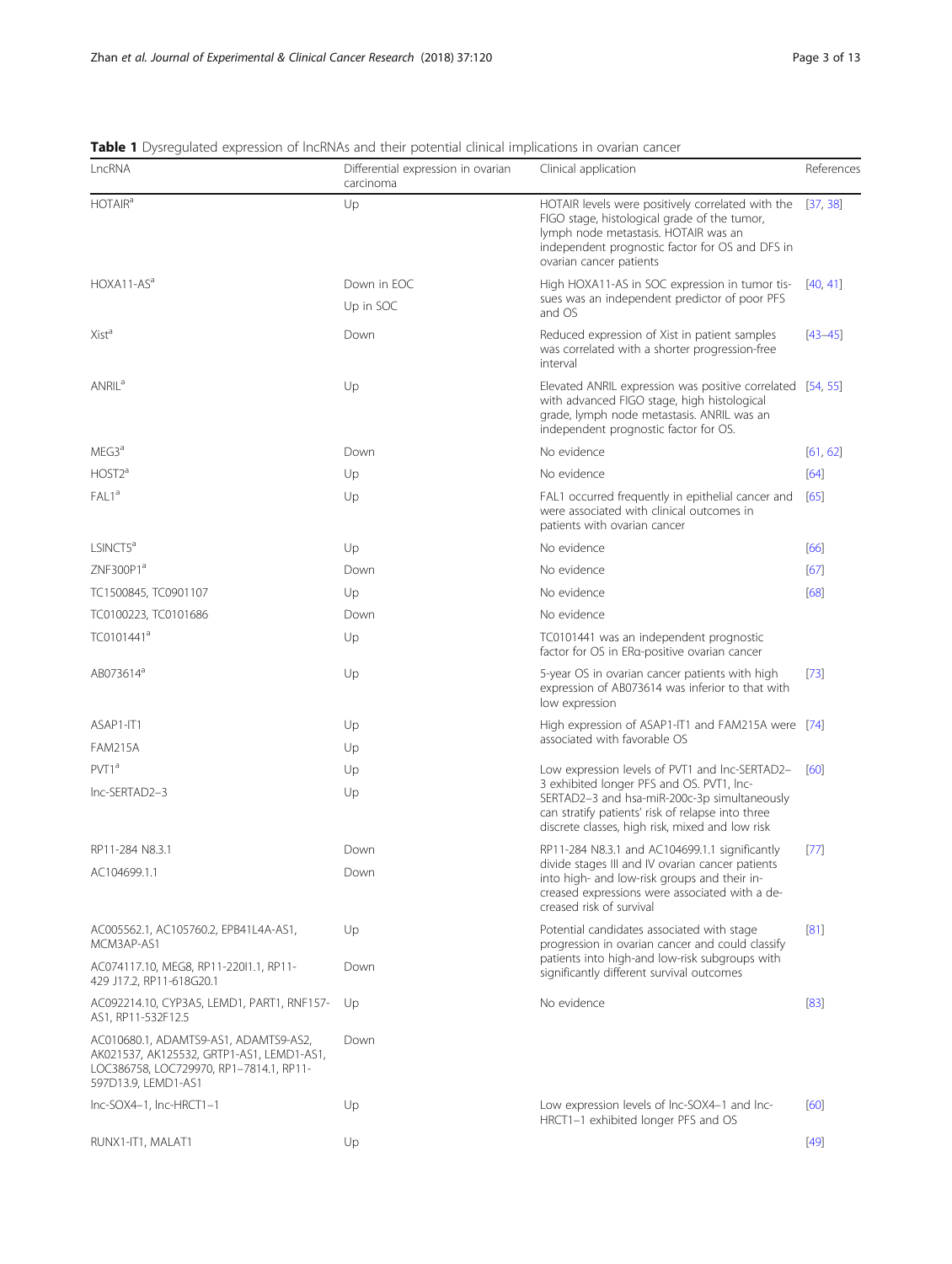| LncRNA                                              | Differential expression in ovarian<br>carcinoma                                                                        | Clinical application                                                                                                                                                                                                                                                                        | References |
|-----------------------------------------------------|------------------------------------------------------------------------------------------------------------------------|---------------------------------------------------------------------------------------------------------------------------------------------------------------------------------------------------------------------------------------------------------------------------------------------|------------|
| H19 <sup>a</sup>                                    | Majority expressed in benign,<br>borderline and invasive SOC, but<br>not in epithelial cells of the<br>mucinous tumors | RUNX1-IT1, MALAT1, H19, HOTAIRM1,<br>LOC100190986 and AL132709.8 were associated<br>with OS and DFS                                                                                                                                                                                         |            |
| HOTAIRM1, LOC100190986, AL132709.8                  | Up                                                                                                                     |                                                                                                                                                                                                                                                                                             |            |
| SPRY4-IT1                                           | Up                                                                                                                     | High IncRNA SPRY4-IT1 expression is an inde-<br>pendent prognostic factor for PFS and OS                                                                                                                                                                                                    | [85]       |
| BC037530, AK021924, AK094536, AK094536,<br>BC062365 | Up                                                                                                                     | Higher expressions of IncRNAs BC037530,<br>AK021924, AK094536, AK094536, BC062365 and<br>lower expressions of IncRNAs<br>BC004123 BC007937 were associated with<br>ovarian cancer patients survival and can serve as<br>an independent predictor apart from FIGO stage<br>and patient grade | [86]       |
| BC004123, BC007937                                  | Down                                                                                                                   |                                                                                                                                                                                                                                                                                             |            |
| LOC100288181                                        | Up                                                                                                                     | High Lnc-OC1 expression was associated with<br>poor prognosis of ovarian cancer patients                                                                                                                                                                                                    | [87]       |
| DUXAP <sub>10</sub>                                 | Up                                                                                                                     | The overall survival of patients with ovarian<br>cancer whose DUXAP10 was overexpressed was<br>significantly lower than that in the DUXAP10 low<br>expression group. Tumor stage in DUXAP10 high<br>expression group was higher, and the tumor<br>volume was larger.                        | [88]       |

Table 1 Dysregulated expression of lncRNAs and their potential clinical implications in ovarian cancer (Continued)

<sup>a</sup> mechanism described in ovarian cancer

survival (OS) and disease-free survival (DFS) in EOC and SOC patients [\[37](#page-10-0), [38\]](#page-10-0).

HOXA11-AS is an antisense transcript lncRNA of the HOX11 gene [[39](#page-10-0)]. HOXA11-AS expression levels were significantly lower in human EOC tumors than normal ovarian tissues [\[40\]](#page-10-0). Of note, however, in SOC tissues, HOXA11-AS was found to be up-regulated, higher HOXA11-AS expression was significantly correlated with histological grade and preoperative CA125. Multivariate Cox regression analysis revealed that high HOXA11-AS expression in tumor tissues was an independent predictor of poor progression-free survival (PFS) and OS [\[41\]](#page-10-0). The opposite levels of HOXA11-AS in EOC and SOC need to be investigated in future studies.

#### Xist

LncRNA Xist regards as a lncRNA that only transcript expressed exclusively from the inactive X chromosome [[42\]](#page-10-0). Several studies suggested that Xist was lost or down-regulated in ovarian cancer cell lines or recurrent ovarian cancer cell lines [\[43](#page-10-0), [44](#page-10-0)]. Furthermore, down-regulated Xist in ovarian cancer showed shorter PFS [[45](#page-10-0)]. Loss of Xist seemed related with breast cancer-associated gene 1 (BRCA1) mutation in ovarian cancer, but the conclusion remained controversial, which will be discussed in the below in the manuscript.

# H19

Actually, the first discovered abnormal expression lncRNA in ovarian cancer was the imprinted maternally

expressed H19 gene [[46\]](#page-11-0). H19 was the first identified imprinted lncRNAs which is maternally expressed only and critical for the maintenance of its opposite imprinted gene insulin-like growth factor 2 (Igf2) which from the paternal allele [[47\]](#page-11-0). Tanos et al. studied the expression of H19 in epithelial ovarian cancer and found H19 was expressed in the majority of benign, borderline and invasive serous carcinomas, but no expression of H19 was seen in the epithelial cells of the mucinous tumors [[48](#page-11-0)]. Recent study investigated that H19 was associated with OS and DFS in ovarian cancer  $[49]$  $[49]$  $[49]$ . In patients with epithelial ovarian cancer, loss of heterozygosity of both Igf2 and H19 genes tend to be found in advanced clinical stages of ovarian cancer, loss of imprinting of Igf2 and H19 genes may be contributed to the development of ovarian cancer [\[50](#page-11-0)]. The later study showed that loss of imprinting of Igf2 was not a prominent mechanism for Igf2 over-expression in serous epithelial tumors, but high frequency of epigenetic alterations at the Igf2/H19 domain was actually more frequently observed in benign tumors, indicating that epigenetic changes of Igf2/H19 may be an early indicator of ovarian cancer  $[51]$  $[51]$ . These results suggest that the establishment of primary imprints on different genes might be mechanistically linked, even when they are oppositely imprinted.

# ANRIL

The antisense non-coding RNA in the INK4 locus (ANRIL, also known as CDKN2B-AS), which encoded in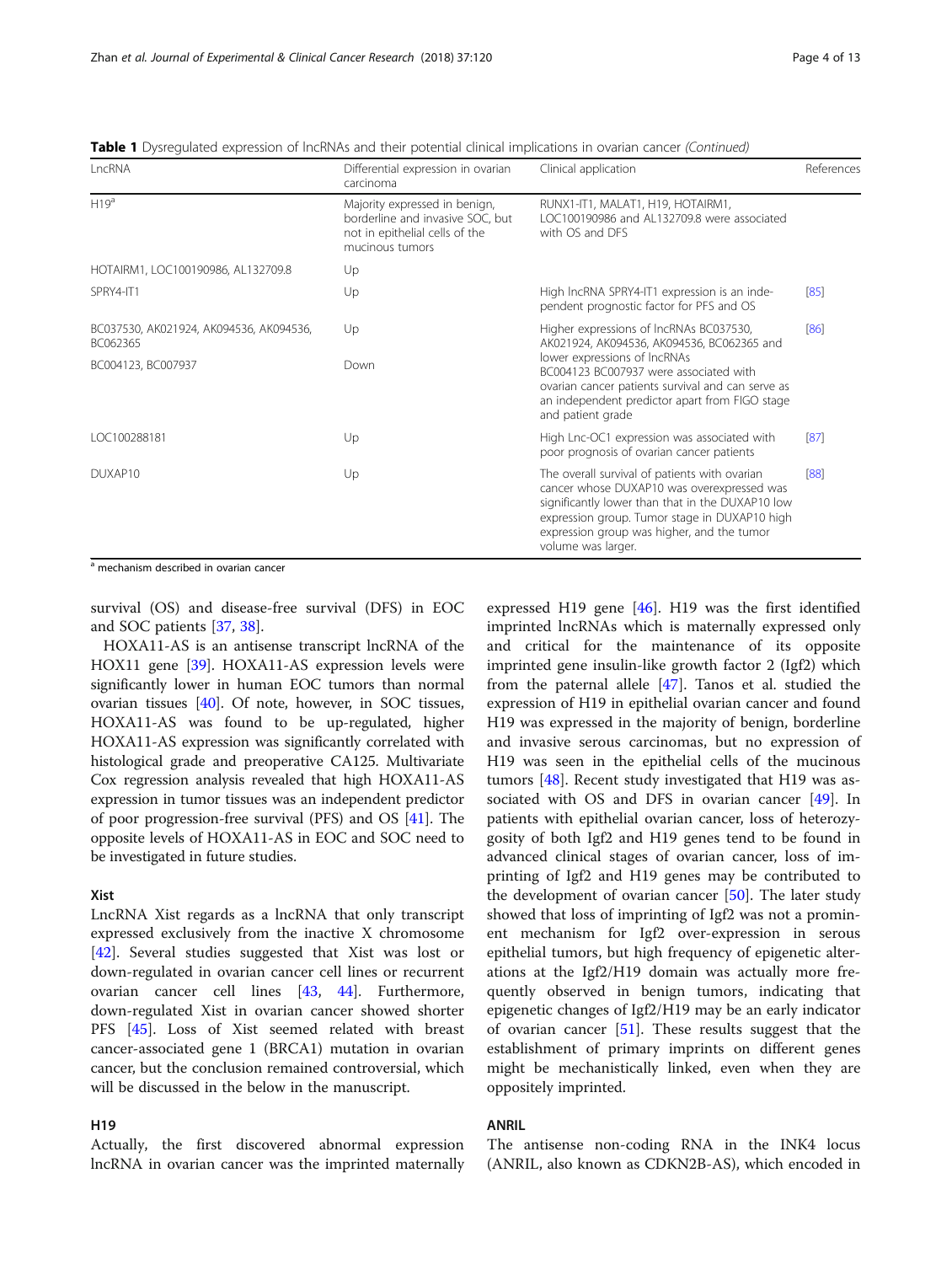the chromosome 9p21 region, is transcribed as a 3.8-kb lncRNA and strongly implicates in the epigenetic regulation of INK4b/ARF/INK4a gene cluster by binding PRC1 and PRC2 [[52,](#page-11-0) [53](#page-11-0)]. Recent studies delineated that ANRIL could be a potential prognostic biomarker in EOC and SOC. The following examples conform to this opinion. A 2015 study showed that ANRIL was over-expressed in SOC tissues and highly metastatic SOC cell lines. Elevated ANRIL expression was positive correlated with advanced FIGO stage, high histological grade, lymph node metastasis. Univariate log-rank tests and multivariate Cox regression analyses revealed that patients with high ANRIL expression exhibited poor OS [[54\]](#page-11-0). The later research in 2016 reported that ANRIL expression was significantly elevated in EOC tissues compared with noncancerous tissues, increased ANRIL level was correlated with advanced FIGO stage, high histological grade and poor OS [\[55\]](#page-11-0).

### PVT1

Amplification of genes on chromosome 8q24 is a common event in serous ovarian cancer, which always associated with reduced survival duration [[56,](#page-11-0) [57](#page-11-0)]. Using genome copy number and transcriptional analyses, PVT1 and the oncogene MYC were well illustrated to be amplified on chromosome 8q24 [[58,](#page-11-0) [59](#page-11-0)]. Recent study identified that low expression levels of PVT1 and lnc-SERTAD2–3 exhibited longer PFS and OS. PVT1, lnc-SERTAD2–3 and hsa-miR-200c-3p simultaneously can stratify patients' risk of relapse into three discrete classes, high risk, mixed and low risk [[60\]](#page-11-0).

# MEG3

Maternally expressed gene 3 (MEG3), which locates at the chromosome 14q32 locus, is a long non-coding RNA that can inhibit tumorigenesis and progression of various types of cancers is also involved in ovarian cancer [\[61](#page-11-0), [62](#page-11-0)].

# HOST2

Human ovarian cancer-specific transcript 2 (HOST2) was a novel member of the HOST family of long non-coding mRNA-like gene [[63](#page-11-0)]. The level of HOST2 was significant up-regulated in EOC-derived cell line and clinical EOC samples compared to control groups [[64](#page-11-0)].

#### FAL1

In a genome-wide survey on somatic copy-number alterations (SCNAs) of lncRNA in 2394 tumor specimens from 12 cancer types in combination with bioinformatics analyses of lncRNA SCNAs and expression with functional screening assays, Hu et al. [[65\]](#page-11-0) found an oncogenic lncRNA, focally amplified lncRNA on chromosome 1 (FAL1) occurred frequently in epithelial cancer and were associated with clinical outcomes in patients with ovarian cancer.

# LSINCT5

A novel lncRNA, named LSINCT5, was characterized as a 2.6 Kb polyadenylated, long stress-induced non-coding transcript that is on the negative strand. LSINCT5 localized in the nucleus and potentially transcribed by RNA polymerase III. Silva and co-workers [\[66\]](#page-11-0) first found LSINCT5 was over-expressed in breast and ovarian cancer cell lines and tumor tissues, relative to their normal counterpart.

# ZNF300P1

Using sequenom massARRAY methylation analysis, Gloss and colleagues identified a novel epigenetic regulated lncRNA ZNF300P1 (also named LOC134466), was hypermethylated in 81% of Type II EOC and could differentiate tumours from normal ovarian surface epithelial cells, indicating that methylation of ZNF300P1 may act as a diagnostic biomarker for EOC [[67\]](#page-11-0).

#### Microarray analyses identified lncRNAs

Using microarray analysis Qiu et al. identified 51 lncRNAs were up-regulated and 64 lncRNAs were down-regulated following E2 treatment in E2 receptor alpha (ERα)-positive EOC SKOV3 cells. Further analysis by qRT-PCR revealed that the expression of TC1500845, TC0101441 and TC0901107 was significantly up-regulated by E2, whereas TC0100223 and TC0101686 were significantly down-regulated by E2. Furthermore, multivariate analysis indicated that TC0101441 was an independent prognostic factor for OS ERα-positive ovarian cancer [\[68\]](#page-11-0).

Human metastasis-associated lung adenocarcinoma transcript 1 (MALAT1) is a newly identified metastasis-associated lncRNA [\[69](#page-11-0), [70](#page-11-0)]. In the microarray analysis of lncRNAs, MALAT1 was found to be significantly increased in ovarian cancer tissues and different ovarian cancer cell lines [\[71,](#page-11-0) [72\]](#page-11-0). Furthermore, multivariate analysis indicated that MALAT1 was an independent predictor of survival and Kaplan-Meier analysis revealed that patients with increased MALAT1 expression had a poorer DFS time [[72](#page-11-0)].

Arraytools [\(http://linus.nci.nih.gov/BRB-ArrayTools](http://linus.nci.nih.gov/BRB-ArrayTools)) found lncRNA AB073614 was consistently up-regulated in ovarian cancer tissue compared to the normal tissue. Kaplan-Meier analysis and log-rank test revealed that the 5-year OS in ovarian cancer patients with high expression of AB073614 was inferior to that with low expression [[73\]](#page-11-0).

In a study including 266 EOC patients, Fu and colleagues identified high expression of ASAP1-IT1, FAM215A and LINC00472 were more frequently in low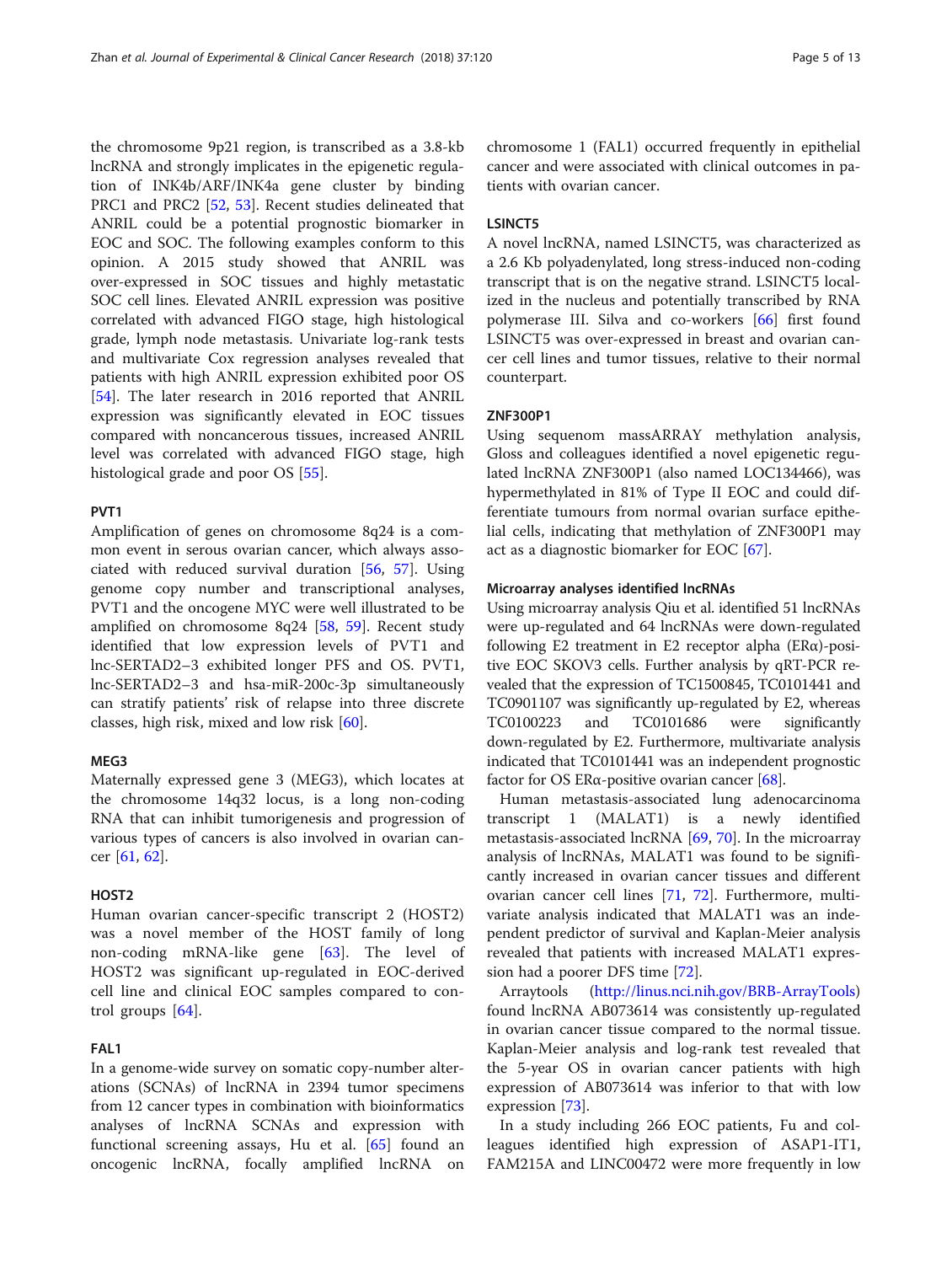grade tumors and early stage disease compared to high grade tumors and late stage disease respectively in primary EOC. High expression of ASAP1-IT1 and FAM215A were associated with favorable OS [\[74](#page-11-0)].

LncRNAs have a penchant to be co-expressed with their neighboring coding-genes [\[75\]](#page-11-0). RNA-sequence analyses can be used to obtain whole-transcriptome shotgun sequences and detect the less-abundant mRNA and lncRNA transcripts. However, RNA-sequence was not perfect in detecting gene expression when two genes were close to each in the genome. To test this effect, "networks analysis" were applied to determine the potential roles of differentially expressed lncRNAs and the correlation between the differentially expressed lncRNAs and mRNAs in cancer [[76](#page-11-0)].

Guo et al. used a multi-step approach to construct a functional lncRNA-mRNA regulatory network (OVLMN) and investigated the co-expression relationships between the differentially expressed lncRNAs and coding genes. Here, 295 lncRNAs and 2366 mRNAs were identified to be significantly co-expressed lncRNA-mRNA pairs. Two hub lncRNAs, RP11-284 N8.3.1 and AC104699.1.1, which were one-step neighbors in the OVLMN, could significantly divide stages III and IV ovarian cancer patients into high- and low-risk groups and their increased expressions were associated with a decreased risk of survival. Furthermore, these two lncRNAs RP11-284 N8.3.1 and AC104699.1.1 played protective role throughout malignant ovarian cancer progression which were associated with the activation of the immune system and anti-tumor processes in the ovarian cancer microenvironment [\[77\]](#page-11-0).

It has been shown that diverse RNA molecules which harboring miRNA response elements (MREs) can act as competing endogenous RNAs (ceRNAs) [\[78](#page-11-0)]. CeRNA crosstalk represents a novel cluster of miRNA regulatory network and forms miRNA-mediated ceRNA networks (ceRNETs). Naturally, perturbation of ceRNA crosstalk perturbation will disrupt the balance of the ceRNETs and leading to disease initiation and progression [[79,](#page-11-0) [80\]](#page-11-0). Recently, lncRNA-associated ceR-NETs in ovarian cancer was proposed by Zhou and co-workers for the first time [[81](#page-11-0)]. These authors validated interaction network among miRNAs, mRNAs and lncRNAs in 401 OvCa patients from Human 1.0 ST array from the Cancer Genome Atlas (TCGA) data portal ([http://cancergenome.nih.gov/\)](http://cancergenome.nih.gov/) [\[82](#page-11-0)] and 1270 miRNA-mediated ceRNA crosstalk between lncRNAs and mRNAs (LMceCTs) were identified. Furthermore, it was found that these mRNAs were significantly enriched in six functional clusters including RNA splicing, biosynthetic process, cell death and apoptosis, cell cycle, morphogenesis and development and mRNA catabolic process, and several pathways including mTOR signaling pathway, TGF-β signaling pathway, insulin signaling pathway, VEGF signaling pathway and p53 signaling pathway, which are well known to contribute to the pathogenesis of ovarian cancer. Using ceRNA-network driven method investigated ten lncRNA ceRNAs (four risky lncRNAs AC005562.1, AC105760.2, EPB41L4A-AS1, MCM3AP-AS1 and six protective lncRNAs AC074117.10, MALAT1, MEG8, RP11-220I1.1, RP11-429 J17.2, RP11-618G20.1) were identified as potential candidates associated with stage progression in OvCa and the ten lncRNAs could classify patients into high-and low-risk subgroups with significantly different survival outcomes.

Wang and colleagues performed microarray analyses to identify dysregulated lncRNAs in malignant EOC. In total, they identified 182 up-regulated and 481 downreguated transcripts of lncRNAsin in malignant EOC compared with the benign cyst as well as the normal ovary groups. Using qPCR to validate the microarray data and indicated that AC092214.10, CYP3A5, LEMD1, PART1, RNF157-AS1 and RP11-532F12.5 levels increased, whereas AC010680.1, ADAMTS9-AS1, ADAMTS9-AS2, AK021537, AK125532, GRTP1-AS1, LEMD1-AS1, LOC386758, LOC729970, RP1–7814.1, RP11-597D13.9 and LEMD1-AS1 levels decreased. Networks analyses found the neighboring coding gene functions of up-regulated lncRNAs were primarily involved in the mitotic cell cycle, mitotic nuclear division, and the cell cycle, the neighboring coding gene function of the down-regulated lncRNAs included cell metabolic process, organic substance metabolic process, and gene expression. Pathway analysis revealed that p53 signaling pathway, protein processing in endoplasmic reticulum, the TGF-β signaling pathway, and the MAPK signaling pathway are engaged in the pathogenic process of malignant EOC. LncRNA and mRNA co-expression networks determined that two antisense lncRNAs (RP11-597D13.9 and ADAMTS9-AS1) were associated with their nearby coding genes FAM198B, ADAMTS9 respectively, which participated in cancer progression. This study is the first report on lncRNA expression profiling in the normal ovary, benign cysts and malignant EOC [[83](#page-11-0)].

A microarray study of lncRNA expression in 5 well-known ovarian cancer cell lines (OVCAR8, OVCAR3, A2780, OVCA432 and CAOV3) identified more than 5000 lncRNAs were association with OS and PFS, of which low expression levels of lnc-SERTAD2–3, lnc-SOX4–1, lnc-HRCT1–1 and plasmacytoma variant translocation gene (PVT1) exhibited longer PFS and OS by using univariate and multivariate analysis. Network analysis [\[84](#page-11-0)] identified PVT1 and lnc-SOX4–1 were highly inter-connected, high levels of PVT1 or lnc-SOX4–1 in patient with poor prognosis presented altered PIK3/AKT and MAPK signaling pathways which were related to cell cycle, proliferation, anti-apoptosis, inflammation and metastasis [\[60\]](#page-11-0).

Lately, six lncRNAs RUNX1-IT1, MALAT1, H19, HOTAIRM1, LOC100190986 and AL132709.8 were validated to be associated with recurrence of ovarian cancer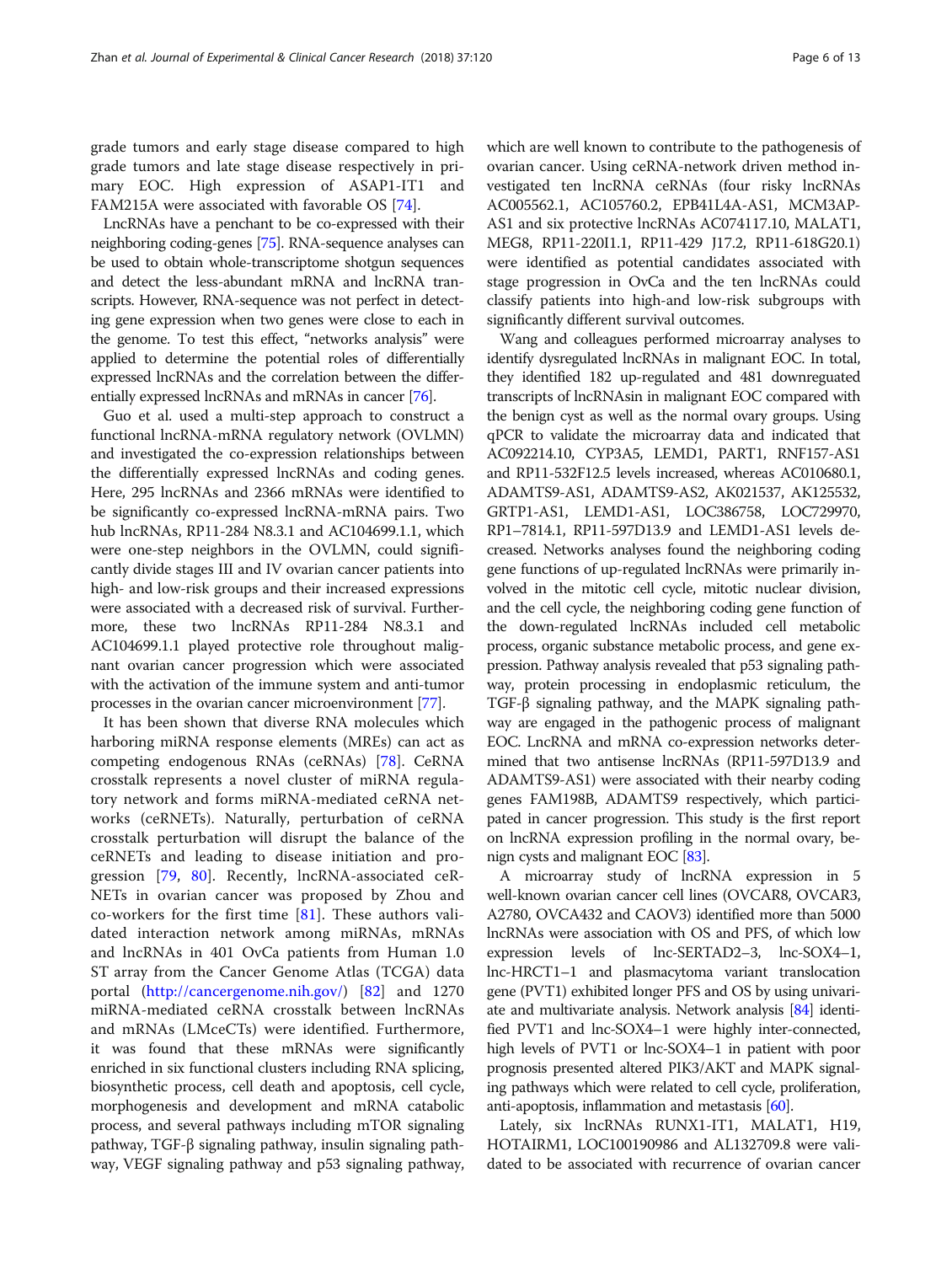through using the microarray data preprocessing. These six lncRNAs were independent of OS and DPS according to multivariate and sub-group analyses. Networks analyses indicated that these six lncRNAs were involved in cancer-related biological processes and pathways [\[49\]](#page-11-0).

From the above stated, lncRNAs could be biomarkers and have potential clinical implications in ovarian cancer. A lot of recent researches alo have illustrated the potential of lncRNAs as diagnostic or prognostic biomarkers in ovarian cancer. LncRNA sprouty RTK signaling antagonist 4 (SPRY4)-IT1 expression was significantly up-regulated in ovarian tumor tissues and ovarian cancer cell lines in comparison with adjacent non-tumor control tissues and the human ovarian immortalized nontumorigenic ovarian surface epithelial, respectively. Kaplan-Meier survival analysis and multivariate analysis indicated that high lncRNA SPRY4-IT1 expression may be an independent prognostic factor for PFS and OS in ovarian cancer patients [[85](#page-11-0)]. Zhan et al. identified higher expressions of lncRNAs BC037530, AK021924, AK094536, AK094536, BC062365 and lower expressions of lncRNAs BC004123 BC007937 were associated with ovarian cancer patients survival and can serve as an independent predictor apart from FIGO stage and patient age [\[86\]](#page-11-0). LOC100288181 (also named as Lnc-OC1) was significantly up-regulated in ovarian cancer tissues and Kaplan-Meier survival analysis confirmed that high Lnc-OC1 expression was associated with poor prognosis of ovarian cancer patients [[87](#page-11-0)]. The expression of lncRNA DUXAP10 in ovarian cancer tissues was significantly higher than that in normal ovarian tissues. Clinical data analysis showed that the overall survival of patients with ovarian cancer whose DUXAP10 was overexpressed was significantly lower than that in the DUXAP10 low expression group. Furthermore, tumor stage in DUXAP10 high expression group was higher, and the tumor volume was larger [\[88](#page-12-0)].

# Well characterized mechanisms underlying lncRNAs in ovarian cancer (Fig. 1)

#### Increasing cell migration and invasion

It was indicated that silencing of HOTAIR suppressed EOC migration and invasion in vitro and in vivo [\[37](#page-10-0)].

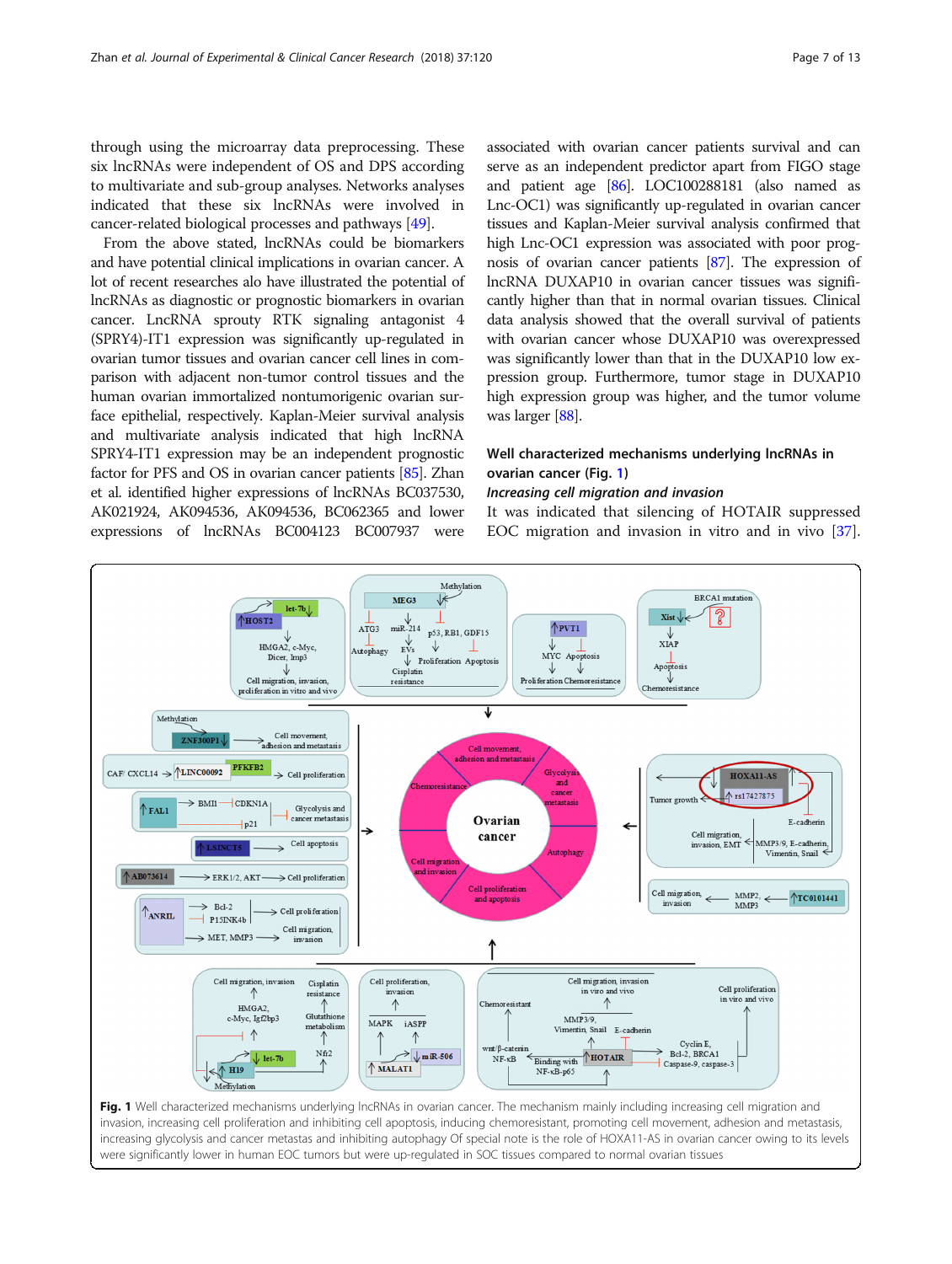Furthermore, MMP3, MMP9 and EMT-related genes (E-cadherin, Vimentin, and Snail) were the downstream mediators of HOTAIR activity affecting EOC cell migration and invasion [[37\]](#page-10-0).

LncRNA HOXA11-AS rs17427875, which is a novel functional variant in HOXA11-AS. In vitro study of ectopic expression of HOXA11-AS rs17427875 in EOC cells showed decreased survival, migration, and invasion compared to common allele A expression. The finding was supported by xenograft experiments in which stable expression of HOXA11-AS rs17427875 reduced primary tumor growth to a greater extent than common allele A in vivo [[40](#page-10-0)]. Mechanistically, silencing of HOXA11-AS in SOC cell line led to cell proliferation inhibition, thereby restricting cell invasion and migration by down-regulating MMP, VEGF and EMT marker genes levels [\[89\]](#page-12-0).

H19 expression was showed to be regulated by DNA methylation, methylation of H19 contributed to ovarian cancer inhibition. For example, metformin and histone H1.3 inhibited ovarian cancer cell migration and invasion by down-regulating H19 via DNA methylation [\[90](#page-12-0)–[92](#page-12-0)]. Furthermore, H19 depletion impaired the motility and invasiveness of tumor cells was part through inhibiting let-7-mediated regulation of metastasis-promoting genes, including Hmga2, c-Myc and Igf2bp3 [\[90\]](#page-12-0). Additionally, recent report was indicating that H19 may be predictive of responsiveness to ovarian cancer therapy. For instance, in a preliminary experiment by Mizrahi and colleagues developed a new therapy strategy to target the expression of plasmid expressing diphtheria toxin A chain (DTA) gene under the control of H19 regulatory sequences in ovarian carcinoma cell lines and in a heterotopic animal model for ovarian cancer, in which intraperitoneal administration of DTA-H19 (The H19 plasmid was digested with Xba I and Nco I and the insert of the luciferase gene was replaced by the DTA coding region to yield the DTA-H19 construct) has the potential to kill ascites tumor cells, deliver its intracellular toxin without targeting normal tissues [[93](#page-12-0)]. This pioneering study is the first in the ovarian cancer ascites fluid to demonstrate the therapeutic potential of modulating H19 in vivo. Whether this initial intriguing finding can be translated into a treatment for solid tumors remains to be determined.

It has been suggested that that the functions of some lncRNAs might be attributed to miRNAs [\[25\]](#page-10-0). miRNA let-7b, was well known as a potent tumor suppressor [[94](#page-12-0)], was reported to acted as a candidate regulator for lncRNA HOST2 [[64](#page-11-0)]. In vitro and in mice experiment showed that silencing of HOST2 expression inhibited cell migration, invasion and proliferation in EOC. Bioinformatics analysis indicated that HOST2 harbored a let-7b binding site and binding with let-7b, further promoted the endogenous expression of metastasis-promoting genes including HMGA2, c-Myc, Dicer and Imp3 that were targeted by let-7b [\[64](#page-11-0)].

Mechanistic investigations in vitro validated that silencing of ANRIL could attenuate cell migration and invasion of SOC by inhibiting MET and MMP3 expression [[54\]](#page-11-0). Furthermore, knockdown of TC0101441 suppressed E2-induced cell migration and invasion by inhibiting MMP2 and MMP3 [\[95](#page-12-0)].

# Increasing cell proliferation and inhibiting cell apoptosis

In SOC, Knockdown of HOTAIR inhibited A2780 and OVCA429 cells proliferation in vitro and impaired tumor growth in vivo. Mechanistic research demonstrated that HOTAIR silencing retarded SOC cell cycle progression and promoted cell apoptosis by decreasing cyclin E, histone H1 (a histone mark associated with cyclin E), anti-apoptotic protein Bcl-2, tumour suppressor gene BRCA1 expression and increasing pro-apoptotic proteins caspase-9 and caspase-3 expression, which were related with cell cycle and apoptosis [[38\]](#page-10-0).

Two novel mechanisms underlying MALAT1 involved in ovarian cancer were identified. MALAT1 promoted ovarian cancer cell proliferation and invasion via activating MAPK pathways [\[96](#page-12-0)]. Gain-of-function and loss-of-function analyses suggested that MALAT1 acted as an oncogenic lncRNA via miR-506-dependent iASPP regulation [\[97\]](#page-12-0).

PVT1 was suggested as a MYC activator [\[98](#page-12-0)]. Investigation of the mechanism of silencing of PVT1 or MYC in ovarian and breast cancer cell lines demonstrated reduced levels of PVT1 or MYC inhibited cell proliferation, reduced levels of PVT1 but not MYC increased cell apoptosis, indicating that increased expression of both MYC and PVT1 contributed to the pathophysiology of ovarian cancer and breast cancer pathophysiology; however, PVT1 acted independently of MYC in generation of the apoptotic phenotype [[58](#page-11-0)].

Mechanistic investigations in A2780 cells suggested that FAL1 play the oncogenic activity by stabilizing the epigenetic repressor BMI1, which is a subunit of PRC1 [[99\]](#page-12-0), further inhibited their common target gene CDKN1A expression, which is well known to be involved in cell-cycle arrest and apoptosis. In addition, FAL1 also exerted its oncogenic function via suppression of p21 expression. Of special note is that FAL1 siRNA was injected into the peritoneal cavity of an orthotopic mouse model for late-stage ovarian cancer caused inhibition of tumor growth, indicating that targeting FAL1 may represent an approach in ovarian cancer treatment [[65\]](#page-11-0).

The expression of MEG3 was down-regulated in EOC tissues and cell lines due to its promoter methlytion. In vitro study indicated that over-expression of MEG3 in OVCAR3 cells inhibited proliferation and promoted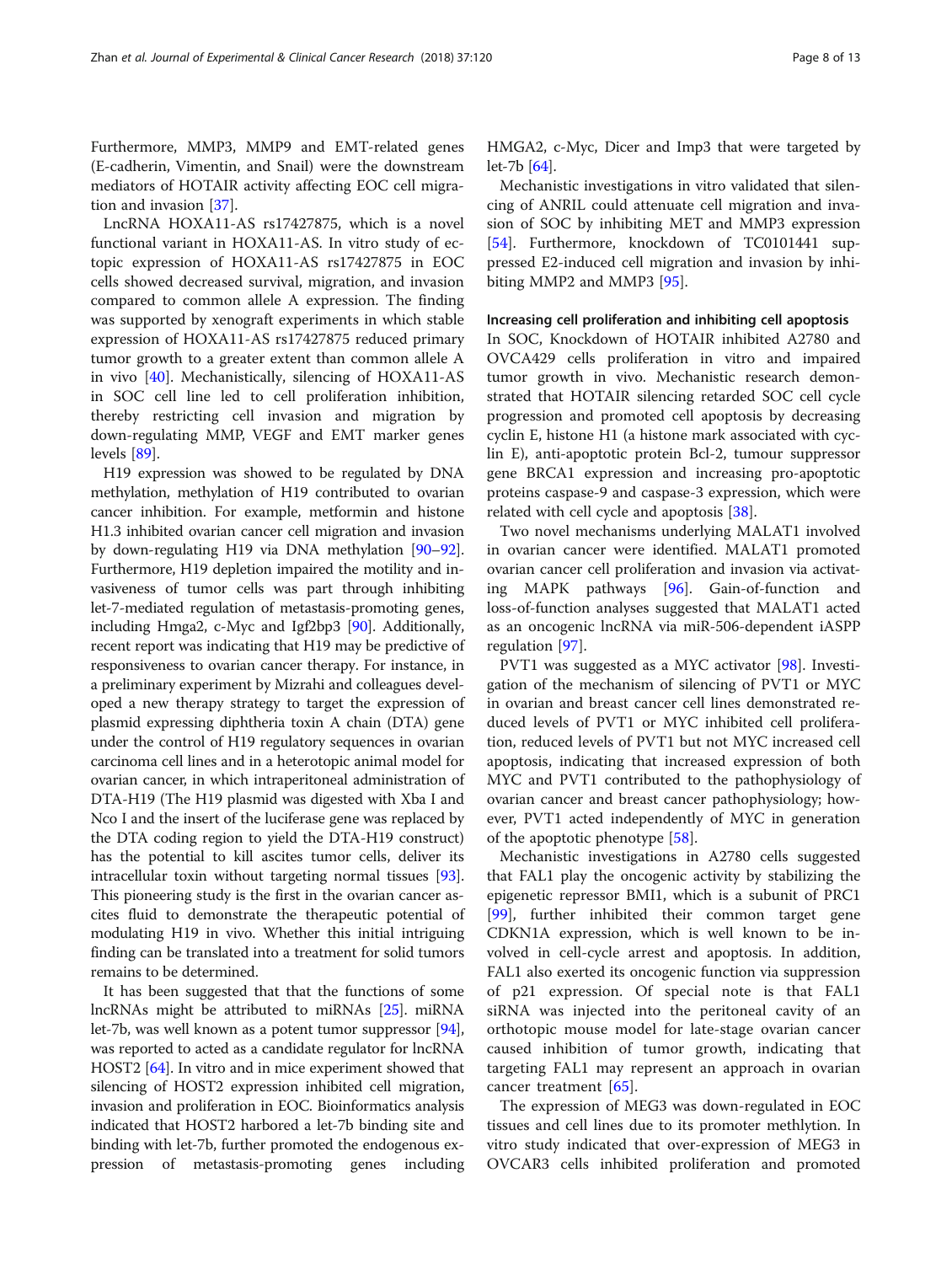apoptosis by promoting p53, GDF15 and RB1 expression [[100](#page-12-0)]. Furthermore, it was suggested that loss of LSINCT5 function inhibited proliferation in breast and ovarian cancer cell lines [[66](#page-11-0)]. Mechanistically, silencing of AB073614 inhibited ovarian cancer cells proliferation in vivo and in vitro through partial suppressing ERK1/2 and AKT-mediated signaling pathway [\[73\]](#page-11-0). Gain-of-function and loss-of-function in combination with in vivo analyses demonstrated that ANRIL promoted EOC cell proliferation by up-regulating Bcl-2 and down-regulating  $\mathrm{P15^{INK4b}}$ [[55](#page-11-0)]. In addition, silencing H19 induced apoptosis through mitochondrial and caspases dependent pathway in ovarian cancer cell lines [[101](#page-12-0)].

#### Inducing chemoresistant

Acquisition of drug resistance is one of the main obstacles encountered in cancer chemotherapy [\[102](#page-12-0)]. HOTAIR has been demonstrated to significantly influence chemotherapy in ovarian cancer, indicating that HOTAIR could be a candidate prognostic marker in ovarian cancer patients during chemotherapy. For example, in a study based on 1080 human ovarian cancer samples offered solid evidence that HOTAIR and its surrogate DNA methylation signature were significantly positive correlation with both risk of relapse and of death in the carboplatin-treated patients. Notably, these researches challenged the dogma that cisplatin and carboplatin have the same effect on ovarian cancer with the findings HOTAIR and its surrogate DNA methylation signature were associated only with carboplatin resistance but not cisplatin resistance. They preliminarily speculated the differential response of carboplatin and cisplatin is due to underlying differences in how the mesenchymal stem cells (MSC) biology of tumour stroma and cell membrane transport characteristics affect the two drugs [[103\]](#page-12-0). To determine the underlying functional mechanism of HOTAIR over-expression and its role in chemoresistant in ovarian cancer, gain-of-function and loss-of-function study in combination with in vivo in nude mouse model analyses demonstrated that HOTAIR induced cellular resistance to cisplatin was through activating the wnt/β-catenin pathway [\[104\]](#page-12-0). A recent study by [Nephew](http://nc.yuntsg.com/pubmed/?term=Nephew%20KP%5BAuthor%5D&cauthor=true&cauthor_uid=27041570) and co-workers suggested that platinum-induced DNA damage contributed to HOTAIR activation of the NF-κB pathway and cellular senescence. Furthermore, DNA damage response activated-NF-κB induced HOTAIR and formed a positive-feedback loop, resulting in sustained NF-κB activation and persistent DNA damage signaling. Chromatin immunoprecipitation assay in A2780-CR5 cells investigated the underlying mechanism of HOTAIR in activation NF-κB/DNA damage was through the binding between HOTAIR promoter region and NF- $\kappa$ B-p65 [\[105\]](#page-12-0).

BRCA1 is a well-characterized breast and ovarian tumor suppressor, females with mutations in BRCA1 are predisposed to develop breast and ovarian cancers [\[106,](#page-12-0) [107](#page-12-0)]. Chromatin immunoprecipitation investigated that BRCA1 associated with Xist and colocalized with the Xist RNA-coated chromatin of the inactive X chromosome (Xi) in ovarian cancer cells. Mutation of BRCA1 led to loss of Xist and marked defects in Xi chromatin structure [[108](#page-12-0), [109\]](#page-12-0). However, Xiao et al. was contentious and reported that Xist RNA localization or X-linked gene expression in female somatic cells was independent on mutation or depletion of BRCA1 because Xist transcript remained abundant and can coat the Xi despite significant depletion of BRCA1. BRCA1 reconstitution in HCC1937 cells did not rescue a localization defect for Xist RNA [[110](#page-12-0)]. The charm of the results by Silver's and Xiao's researches raise the interesting that communication between BRCA1 and Xist-coated Xi may be a reflection of a larger role for BRCA1 in maintaining heterochromatin structure or function. Of note, Mechanistic investigations found that down-regulation of Xist might increase the expression level of X-linked inhibitor of apoptosis (XIAP) and block Taxol-induced apoptosis to cause resistance phenotype, suggesting that Xist may be a potential marker for chemotherapeutic responses in ovarian cancer [\[44\]](#page-10-0).

Mechanistically, in a recent study revealed a close link between H19 and glutathione metabolism in the regulation of cancer-drug resistance in high-grade SOC. Up-regulated H19 in cisplatin resistance ovarian cancer cell lines promoted Nrf2 and its target genes expression which involved in glutathione metabolism transcription and glutathione increase, further caused cisplatin inactivation and reduced free radicals, resulting in cisplatin re-sistance in vitro [[111](#page-12-0)].

A recent study revealed that demethylation of MEG3 by curcumin and 5-AZA-dC treatment in EOC cell lines weakened the extracellular vesicles' (EVs) capability of enhancing cisplatin resistance via binding with miR-214 [\[112](#page-12-0)]. Furthermore, increased expression of PVT1 and its negative function in apoptosis caused cisplatin or carboplatin-docetaxel resistance in ovarian cancer [[113,](#page-12-0) [114\]](#page-12-0).

#### Promoting cell movement, adhesion and metastasis

To further investigate the function of ZNF300P1 in ovarian cancer, the researchers applied loss-of-function study and showed that ZNF300P1 knockdown resulted in activation of cellular movement, promotion of cell adhesion and metastasis, as well as loss of cellular polarity in type II epithelial ovarian cancer [\[115\]](#page-12-0).

# Increasing glycolysis and cancer metastasis

As is shown in a recent study, lncRNA microarray analysis found LINC00092 was induced upon stimulation by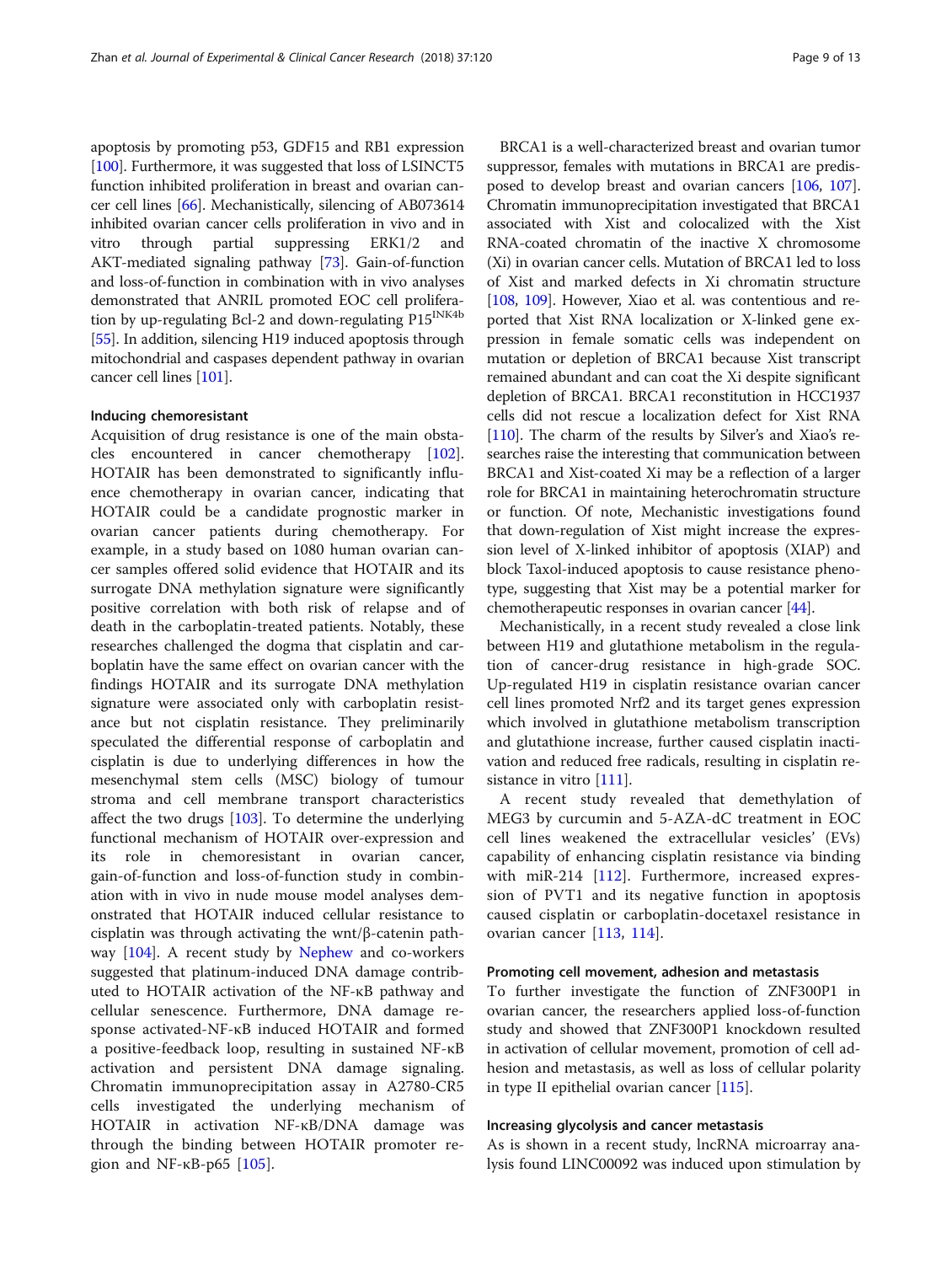cancer-associated fibroblasts (CAF)-secreted CXCL14 in A2780s cells. Gain-of-function and loss-of-function in combination with in vivo analyses established that LINC00092 promoted ovarian cancer metastasis by binding with a glycolytic enzyme, 6-phosphofructo-2-kinase/ fructose-2, 6-biphosphatase 2 (PFKFB2), which proved to be critical for ovarian cancer metastasis and glycolytic phenotype, indicating that LINC00092 acted in ovarian cancer-associated fibroblasts to drive glycolysis and progression of ovarian cancer [\[116\]](#page-12-0).

# Inhibiting autophagy

A novel regulatory mechanism of autophagy by MEG3 was shown in EOC. Up-regulation of MEG3 by transfecting with MEG3 or treatment with actinomycin D inhibited progression of EOC by targeting ATG3 and inducing autophagy. This study is the first to show that lncRNAs affect autophagy in ovarian cancer [\[117\]](#page-12-0).

# Conclusions and future challenges

The transcriptional landscape of all organisms is far more complex than was originally imagined, as the vast majority of genomic sequence is pervasively transcribed into a diverse range of protein-coding RNAs and ncRNAs. Traditionally, a number of genome's repertoire of non-protein-coding transcripts may be viewed as inconsequential transcriptional "noise" or "garbage". In this expanded view of both the genome and the transcriptome, our catalogue of genetic elements is now brimming with lncRNAs. The lncRNAs studies have gradually become one of the most noticeable parts in the field of RNA biology. In recent years, a large number of lncRNAs have been identified and there is an exponential growth of studies on the biological functions of lncRNAs in human cancers, including ovarian cancer. The functional roles and mechanisms of action of some classically defined lncRNAs are well studied in ovarian cancer, and this list of characterized lncRNAs continues to grow. High-throughput sequencing technologies reveal numerous novel lncRNAs transcripts that play pivotal roles in ovarian cancer. Networks analysis is applied to determine the potential roles of differentially expressed lncRNAs and the correlation between the differentially expressed lncRNAs and mRNAs in ovarian cancer. Most important, some specific lncRNAs have the potential to be translated into clinical implications for diagnosis, prognosis of ovarian cancer.

However, the study of lncRNAs in ovarian cancer comes up some deficiencies. First, with current deep RNA-sequencing and advanced epigenomic technologies, the rate of discovering new lncRNA genes is rapidly outpacing the rate of characterizing them, only a few lncRNAs have been well characterized in ovarian cancer and even very few lncRNAs can used for clinical

implications. Furthermore, most of the current studies in ovarian cancer-associated lncRNAs are focused on the role of lncRNAs on cell fates. However, structural approaches [[118\]](#page-12-0) to evaluating lncRNAs functions which can reveal the functionally relevant sites involved in miRNA or protein binding are limited. Last, it has showed that lncRNAs expressed in a cell type-, tissue-, developmental stage-or disease state-specific manner [[119\]](#page-12-0); in this review, we found the lncRNAs HOXA11-AS expression levels were significantly lower in human EOC tumors but were up-regulated in SOC tissues compared to normal ovarian tissues, in view of the contradictorily results, we think, the study of lncRNAs in ovarian cancer should be exact to specific type of ovarian cancer. We hope the continuous development of a toolkit for studying lncRNAs offers promise for the elucidation of lncRNAs functions and for the regulation of lncRNAs expression for therapeutic purposes in ovarian cancer.

#### Abbreviations

ANRIL: Antisense non-coding RNA in the INK4 locus; AS: Antisense strand; BRCA1: Breast cancer-associated gene 1; CAF: Cancer-associated fibroblasts; ceRNAs: Competing endogenous RNAs; ceRNETs: CeRNA networks; DFS: Disease-free survival; DTA: Diphtheria toxin A chain; EOC: Epithelial ovarian cancer; ER: E2 receptor; Evs: Extracellular vesicles'; FAL1: Focally amplified lncRNA on chromosome 1; GENCODE: Encyclopedia of DNA Elements; HOST2: Human ovarian cancer-specific transcript 2; HOTAIR: Hox transcript antisense intergenic RNA; Igf2: Insulin-like growth factor 2; LmceCTs: LncRNAs and mRNAs; LncRNAs: Long non-coding RNAs; MALAT1: Metastasis-associated lung adenocarcinoma transcript 1; MEG3: Maternally expressed gene 3; miRNAs: MicroRNAs; MREs: MiRNA response elements; MSC: Mesenchymal stem cells; OS: Overall survival; PFKFB2: 6-phosphofructo-2-kinase/fructose-2, 6-biphosphatase 2; PFS: Progression-free survival; piRNAs: PIWI-interacting RNAs; PRC2: Polycomb repressive complex 2; PVT1: Plasmacytoma variant translocation gene; SCNAs: Somatic copy-number alterations; siRNAs: Small interfering RNAs; SOC: Serous ovarian cancer; SPRY4: Sprouty RTK signaling antagonist 4; Xi: Inactive X chromosome; XIAP: X-linked inhibitor of apoptosis

#### Funding

The work was supported by the National Science Foundation of China (Nos. 81273526, 81473268) and Natural Science Foundation of Colleges and Universities (Nos. KJ2017A197).

#### Availability of data and materials

Data sharing not applicable to this article as no datasets were generated or analyzed during the current study.

#### Authors' contributions

LZ wrote the review article. JL and BW reviewed the manuscript. All authors read and approved the final manuscript.

#### Ethics approval and consent to participate

Not applicable.

#### Consent for publication

Not applicable.

#### Competing interests

The authors declare that they have no competing interests.

#### Publisher's Note

Springer Nature remains neutral with regard to jurisdictional claims in published maps and institutional affiliations.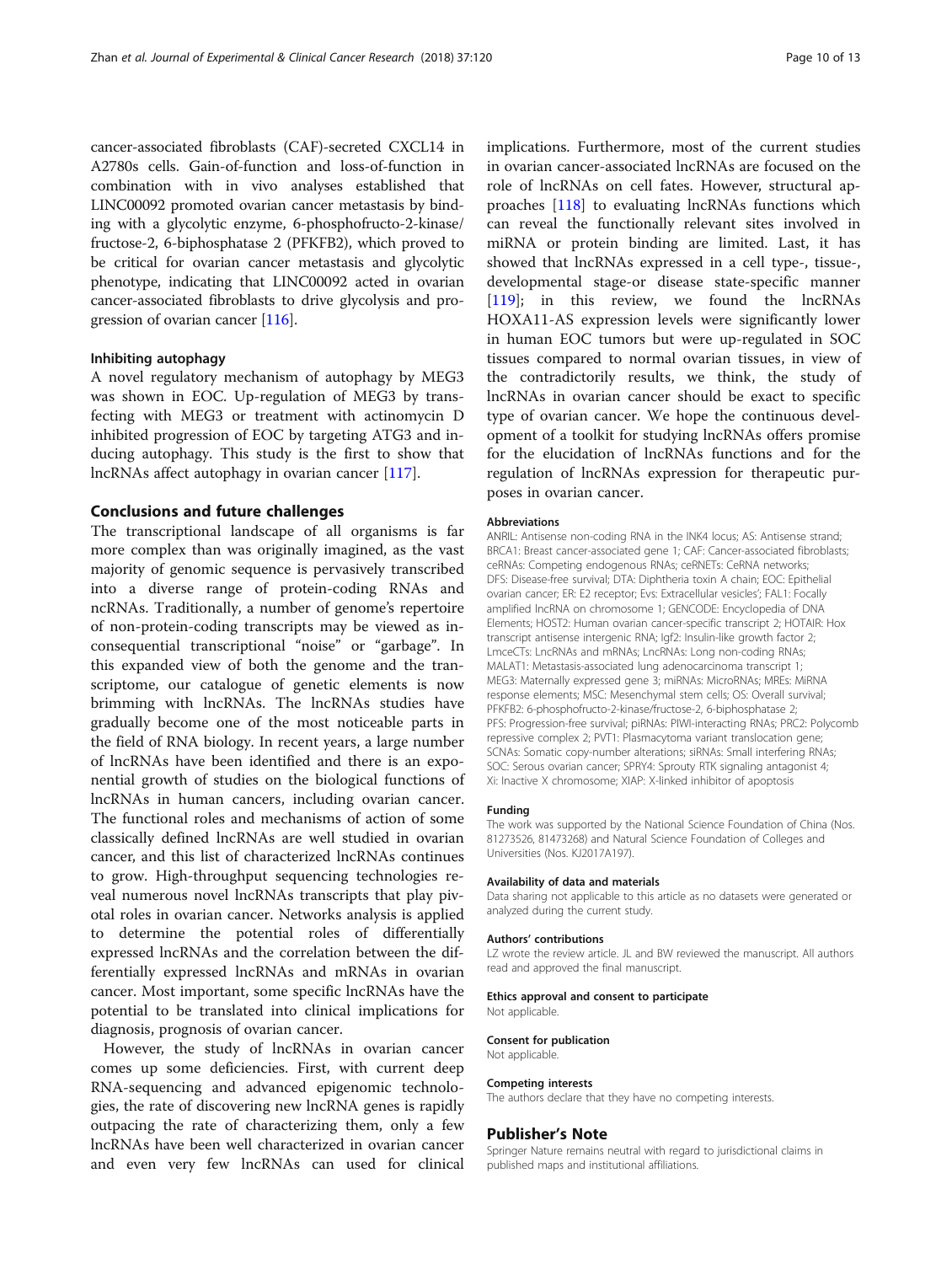### <span id="page-10-0"></span>Author details

<sup>1</sup>Department of gynecology and obstetrics, The Second Affiliated Hospital of Anhui Medical University, Hefei 230601, China. <sup>2</sup>School of Pharmacy, Anhui Key Laboratory of Bioactivity of Natural Products, Anhui Medical University, Hefei 230032, China.

### Received: 8 March 2018 Accepted: 4 May 2018 Published online: 19 June 2018

#### References

- Prat J. New insights into ovarian cancer pathology. Ann Oncol. 2012; 23(Suppl 10):x111–7.
- 2. Chen W, Zheng R, Baade PD, Zhang S, Zeng H, Bray F, Jemal A, Yu XQ, He J. Cancer statistics in China, 2015. CA Cancer J Clin. 2016;66(2):115–32.
- 3. Siegel RL, Miller KD, Jemal A. Cancer statistics, 2017. CA Cancer J Clin. 2017; 67(1):7–30.
- 4. Siegel RL, Miller KD, Jemal A. Cancer statistics, 2016. CA Cancer J Clin. 2016; 66(1):7–30.
- 5. Nasioudis D, Sisti G, Kanninen TT, Holcomb K, Di Tommaso M, Fambrini M, Witkin SS. Epidemiology and outcomes of squamous ovarian carcinoma; a population-based study. Gynecol Oncol. 2016;141(1):128–33.
- 6. Guttman M, Amit I, Garber M, French C, Lin MF, Feldser D, Huarte M, Zuk O, Carey BW, Cassady JP, et al. Chromatin signature reveals over a thousand highly conserved large non-coding RNAs in mammals. Nature. 2009; 458(7235):223–7.
- 7. Clark MB, Mercer TR, Bussotti G, Leonardi T, Haynes KR, Crawford J, Brunck ME, Cao KA, Thomas GP, Chen WY, et al. Quantitative gene profiling of long noncoding RNAs with targeted RNA sequencing. Nat Methods. 2015;12(4):339–42.
- 8. Lorenzen JM, Thum T. Long noncoding RNAs in kidney and cardiovascular diseases. Nat Rev Nephrol. 2016;12(6):360–73.
- 9. Rupaimoole R, Slack FJ. MicroRNA therapeutics: towards a new era for the management of cancer and other diseases. Nat Rev Drug Discov. 2017;16(3):203–22.
- 10. Jones BC, Wood JG, Chang C, Tam AD, Franklin MJ, Siegel ER, Helfand SL. A somatic piRNA pathway in the Drosophila fat body ensures metabolic homeostasis and normal lifespan. Nat Commun. 2016;7:13856.
- 11. Sullenger BA, Nair S. From the RNA world to the clinic. Science. 2016; 352(6292):1417–20.
- 12. Sun M, Kraus WL. From discovery to function: the expanding roles of long non-coding RNAs in physiology and disease. Endocr Rev. 2016;36(1):25–64.
- 13. Dechamethakun S, Muramatsu M. Long noncoding RNA variations in cardiometabolic diseases. J Hum Genet. 2016.
- 14. Hezroni H, Koppstein D, Schwartz MG, Avrutin A, Bartel DP, Ulitsky I. Principles of long noncoding RNA evolution derived from direct comparison of transcriptomes in 17 species. Cell Rep. 2015;11(7):1110–22.
- 15. Hung T, Chang HY. Long noncoding RNA in genome regulation: prospects and mechanisms. RNA Biol. 2010;7(5):582–5.
- 16. Flynn RA, Chang HY. Long noncoding RNAs in cell-fate programming and reprogramming. Cell Stem Cell. 2014;14(6):752–61.
- 17. Quinn JJ, Chang HY. Unique features of long non-coding RNA biogenesis and function. Nat Rev Genet. 2016;17(1):47–62.
- 18. Holland PM, Abramson RD, Watson R, Gelfand DH. Detection of specific polymerase chain reaction product by utilizing the 5′——3′ exonuclease activity of Thermus aquaticus DNA polymerase. Proc Natl Acad Sci U S A. 1991;88(16):7276–80.
- 19. Okazaki Y, Furuno M, Kasukawa T, Adachi J, Bono H, Kondo S, Nikaido I, Osato N, Saito R, Suzuki H, et al. Analysis of the mouse transcriptome based on functional annotation of 60,770 full-length cDNAs. Nature. 2002; 420(6915):563–73.
- 20. Uchida S, Dimmeler S. Long noncoding RNAs in cardiovascular diseases. Circ Res. 2015;116(4):737–50.
- 21. Kiss T, Filipowicz W. Exonucleolytic processing of small nucleolar RNAs from pre-mRNA introns. Genes Dev. 1995;9(11):1411–24.
- 22. Tian D, Sun S, Lee JT. The long noncoding RNA, Jpx, is a molecular switch for X chromosome inactivation. Cell. 2010;143(3):390–403.
- 23. Guttman M, Donaghey J, Carey BW, Garber M, Grenier JK, Munson G, Young G, Lucas AB, Ach R, Bruhn L, et al. lincRNAs act in the circuitry controlling pluripotency and differentiation. Nature. 2011;477(7364):295–300.
- 24. Natoli G, Andrau JC. Noncoding transcription at enhancers: general principles and functional models. Annu Rev Genet. 2012;46:1–19.
- 25. Hansen TB, Jensen TI, Clausen BH, Bramsen JB, Finsen B, Damgaard CK, Kjems J. Natural RNA circles function as efficient microRNA sponges. Nature. 2013;495(7441):384–8.
- 26. Bartel DP. MicroRNAs: target recognition and regulatory functions. Cell. 2009;136(2):215–33.
- 27. Schmitt AM, Chang HY. Long noncoding RNAs in Cancer pathways. Cancer Cell. 2016;29(4):452–63.
- 28. Wang KC, Chang HY. Molecular mechanisms of long noncoding RNAs. Mol Cell. 2011;43(6):904–14.
- 29. Fan J, Xing Y, Wen X, Jia R, Ni H, He J, Ding X, Pan H, Qian G, Ge S, et al. Long non-coding RNA ROR decoys gene-specific histone methylation to promote tumorigenesis. Genome Biol. 2015;16:139.
- 30. Schmitt AM, Garcia JT, Hung T, Flynn RA, Shen Y, Qu K, Payumo AY, Peresda-Silva A, Broz DK, Baum R, et al. An inducible long noncoding RNA amplifies DNA damage signaling. Nat Genet. 2016;48(11):1370–6.
- 31. Sun TT, He J, Liang Q, Ren LL, Yan TT, Yu TC, Tang JY, Bao YJ, Hu Y, Lin Y, et al. LncRNA GClnc1 promotes gastric carcinogenesis and may act as a modular scaffold of WDR5 and KAT2A complexes to specify the histone modification pattern. Cancer Discov. 2016;6(7):784–801.
- 32. Rinn JL, Kertesz M, Wang JK, Squazzo SL, Xu X, Brugmann SA, Goodnough LH, Helms JA, Farnham PJ, Segal E, et al. Functional demarcation of active and silent chromatin domains in human HOX loci by noncoding RNAs. Cell. 2007;129(7):1311–23.
- 33. Gupta RA, Shah N, Wang KC, Kim J, Horlings HM, Wong DJ, Tsai MC, Hung T, Argani P, Rinn JL, et al. Long non-coding RNA HOTAIR reprograms chromatin state to promote cancer metastasis. Nature. 2010; 464(7291):1071–6.
- 34. Cheng W, Liu J, Yoshida H, Rosen D, Naora H. Lineage infidelity of epithelial ovarian cancers is controlled by HOX genes that specify regional identity in the reproductive tract. Nat Med. 2005;11(5):531–7.
- 35. Dou DR, Calvanese V, Sierra MI, Nguyen AT, Minasian A, Saarikoski P, Sasidharan R, Ramirez CM, Zack JA, Crooks GM, et al. Medial HOXA genes demarcate haematopoietic stem cell fate during human development. Nat Cell Biol. 2016;18(6):595–606.
- 36. Jung N, Dai B, Gentles AJ, Majeti R, Feinberg AP. An LSC epigenetic signature is largely mutation independent and implicates the HOXA cluster in AML pathogenesis. Nat Commun. 2015;6:8489.
- 37. Qiu JJ, Lin YY, Ye LC, Ding JX, Feng WW, Jin HY, Zhang Y, Li Q, Hua KQ. Overexpression of long non-coding RNA HOTAIR predicts poor patient prognosis and promotes tumor metastasis in epithelial ovarian cancer. Gynecol Oncol. 2014;134(1):121–8.
- 38. Qiu JJ, Wang Y, Ding JX, Jin HY, Yang G, Hua KQ. The long non-coding RNA HOTAIR promotes the proliferation of serous ovarian cancer cells through the regulation of cell cycle arrest and apoptosis. Exp Cell Res. 2015;333(2):238–48.
- 39. Sun M, Nie F, Wang Y, Zhang Z, Hou J, He D, Xie M, Xu L, De W, Wang Z, et al. LncRNA HOXA11-AS promotes proliferation and invasion of gastric Cancer by scaffolding the chromatin modification factors PRC2, LSD1, and DNMT1. Cancer Res. 2016;76(21):6299–310.
- 40. Richards EJ, Permuth-Wey J, Li Y, Chen YA, Coppola D, Reid BM, Lin HY, Teer JK, Berchuck A, Birrer MJ, et al. A functional variant in HOXA11-AS, a novel long non-coding RNA, inhibits the oncogenic phenotype of epithelial ovarian cancer. Oncotarget. 2015;6(33):34745–57.
- 41. Yim GW, Kim HJ, Kim LK, Kim SW, Kim S, Nam EJ, Kim YT. Long non-coding RNA HOXA11 antisense promotes cell proliferation and invasion and predicts patient prognosis in serous ovarian Cancer. Cancer Res Treat. 2017; 49(3):656–68.
- 42. Brown CJ, Hendrich BD, Rupert JL, Lafreniere RG, Xing Y, Lawrence J, Willard HF. The human XIST gene: analysis of a 17 kb inactive X-specific RNA that contains conserved repeats and is highly localized within the nucleus. Cell. 1992;71(3):527–42.
- 43. Kawakami T, Zhang C, Taniguchi T, Kim CJ, Okada Y, Sugihara H, Hattori T, Reeve AE, Ogawa O, Okamoto K. Characterization of loss-of-inactive X in Klinefelter syndrome and female-derived cancer cells. Oncogene. 2004; 23(36):6163–9.
- 44. Huang KC, Rao PH, Lau CC, Heard E, Ng SK, Brown C, Mok SC, Berkowitz RS, Ng SW. Relationship of XIST expression and responses of ovarian cancer to chemotherapy. Mol Cancer Ther. 2002;1(10):769–76.
- 45. Meryet-Figuiere M, Lambert B, Gauduchon P, Vigneron N, Brotin E, Poulain L, Denoyelle C. An overview of long non-coding RNAs in ovarian cancers. Oncotarget. 2016;7(28):44719–34.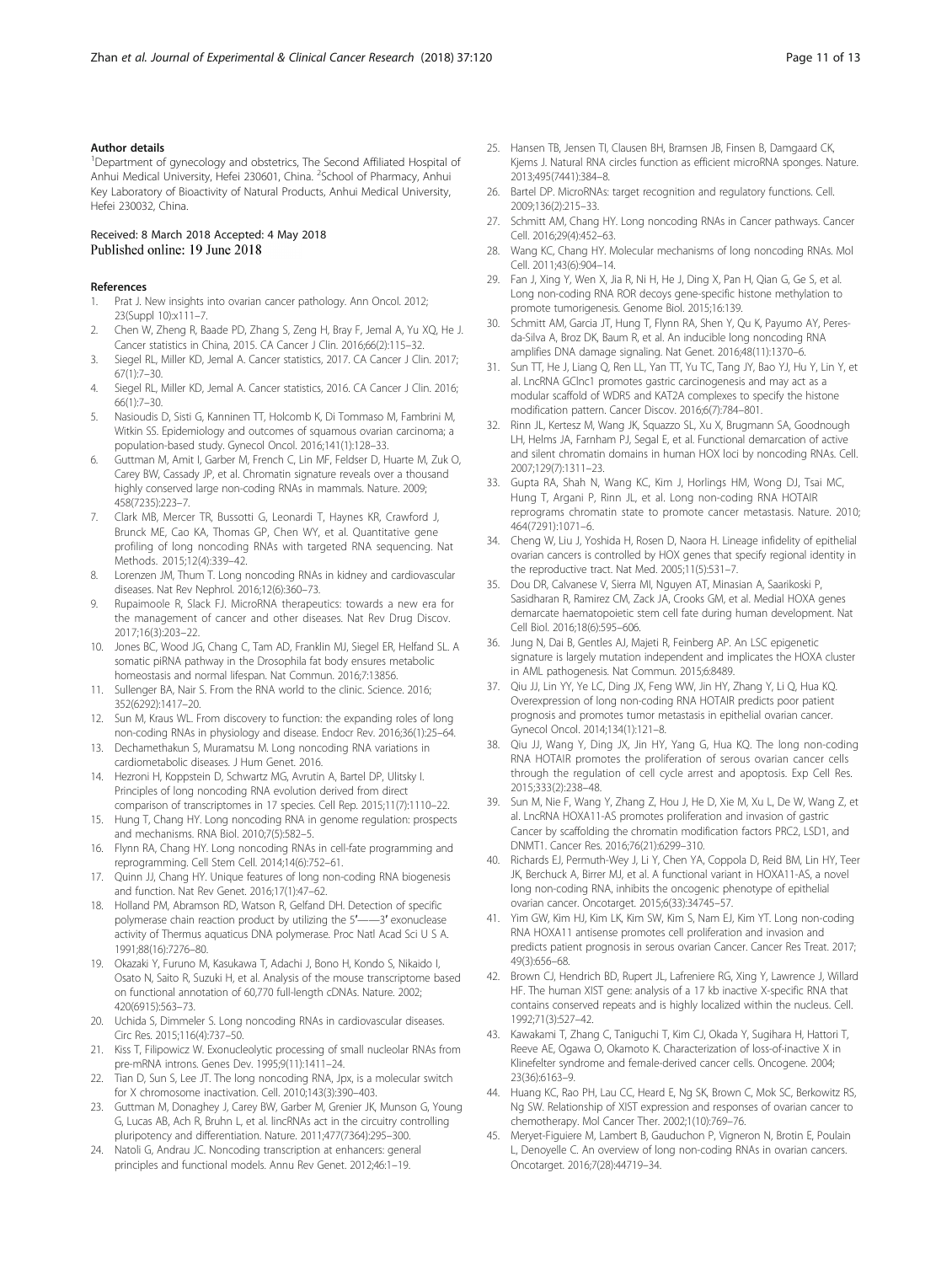- <span id="page-11-0"></span>46. Mutter GL, Stewart CL, Chaponot ML, Pomponio RJ. Oppositely imprinted genes H19 and insulin-like growth factor 2 are coexpressed in human androgenetic trophoblast. Am J Hum Genet. 1993;53(5):1096–102.
- 47. Steenman MJ, Rainier S, Dobry CJ, Grundy P, Horon IL, Feinberg AP. Loss of imprinting of IGF2 is linked to reduced expression and abnormal methylation of H19 in Wilms' tumour. Nat Genet. 1994;7(3):433–9.
- 48. Tanos V, Prus D, Ayesh S, Weinstein D, Tykocinski ML, De-Groot N, Hochberg A, Ariel I. Expression of the imprinted H19 oncofetal RNA in epithelial ovarian cancer. Eur J Obstet Gynecol Reprod Biol. 1999;85(1):7–11.
- 49. Yang K, Hou Y, Li A, Li Z, Wang W, Xie H, Rong Z, Lou G, Li K. Identification of a six-lncRNA signature associated with recurrence of ovarian cancer. Sci Rep. 2017;7(1):752.
- 50. Chen CL, Ip SM, Cheng D, Wong LC, Ngan HY. Loss of imprinting of the IGF-II and H19 genes in epithelial ovarian cancer. Clin Cancer Res. 2000;6(2): 474–9.
- 51. Murphy SK, Huang Z, Wen Y, Spillman MA, Whitaker RS, Simel LR, Nichols TD, Marks JR, Berchuck A. Frequent IGF2/H19 domain epigenetic alterations and elevated IGF2 expression in epithelial ovarian cancer. Mol Cancer Res. 2006;4(4):283–92.
- 52. Pasmant E, Sabbagh A, Vidaud M, Bieche I. ANRIL, a long, noncoding RNA, is an unexpected major hotspot in GWAS. FASEB J. 2011;25(2):444–8.
- 53. El Messaoudi-Aubert S, Nicholls J, Maertens GN, Brookes S, Bernstein E, Peters G. Role for the MOV10 RNA helicase in polycomb-mediated repression of the INK4a tumor suppressor. Nat Struct Mol Biol. 2010; 17(7):862–8.
- 54. Qiu JJ, Lin YY, Ding JX, Feng WW, Jin HY, Hua KQ. Long non-coding RNA ANRIL predicts poor prognosis and promotes invasion/metastasis in serous ovarian cancer. Int J Oncol. 2015;46(6):2497–505.
- 55. Qiu JJ, Wang Y, Liu YL, Zhang Y, Ding JX, Hua KQ. The long non-coding RNA ANRIL promotes proliferation and cell cycle progression and inhibits apoptosis and senescence in epithelial ovarian cancer. Oncotarget. 2016; 7(22):32478–92.
- 56. Staebler A, Karberg B, Behm J, Kuhlmann P, Neubert U, Schmidt H, Korsching E, Burger H, Lelle R, Kiesel L, et al. Chromosomal losses of regions on 5q and lack of high-level amplifications at 8q24 are associated with favorable prognosis for ovarian serous carcinoma. Genes Chromosomes Cancer. 2006;45(10):905–17.
- 57. George J, Alsop K, Etemadmoghadam D, Hondow H, Mikeska T, Dobrovic A, deFazio A, Smyth GK, Levine DA, Mitchell G, et al. Nonequivalent gene expression and copy number alterations in high-grade serous ovarian cancers with BRCA1 and BRCA2 mutations. Clin Cancer Res. 2013;19(13): 3474–84.
- 58. Guan Y, Kuo WL, Stilwell JL, Takano H, Lapuk AV, Fridlyand J, Mao JH, Yu M, Miller MA, Santos JL, et al. Amplification of PVT1 contributes to the pathophysiology of ovarian and breast cancer. Clin Cancer Res. 2007;13(19): 5745–55.
- 59. Haverty PM, Hon LS, Kaminker JS, Chant J, Zhang Z. High-resolution analysis of copy number alterations and associated expression changes in ovarian tumors. BMC Med Genet. 2009;2:21.
- 60. Martini P, Paracchini L, Caratti G, Mello-Grand M, Fruscio R, Beltrame L, Calura E, Sales G, Ravaggi A, Bignotti E, et al. lncRNAs as novel indicators of Patients' prognosis in stage I epithelial ovarian Cancer: a retrospective and multicentric study. Clin Cancer Res. 2017;23(9):2356–66.
- 61. Lyu Y, Lou J, Yang Y, Feng J, Hao Y, Huang S, Yin L, Xu J, Huang D, Ma B, et al. Dysfunction of the WT1-MEG3 signaling promotes AML leukemogenesis via p53 dependent and independent pathways. Leukemia. 2017;
- 62. Zhou C, Huang C, Wang J, Huang H, Li J, Xie Q, Liu Y, Zhu J, Li Y, Zhang D, et al. LncRNA MEG3 downregulation mediated by DNMT3b contributes to nickel malignant transformation of human bronchial epithelial cells via modulating PHLPP1 transcription and HIF-1alpha translation. Oncogene. 2017;36(27):3878–89.
- 63. Rangel LB, Sherman-Baust CA, Wernyj RP, Schwartz DR, Cho KR, Morin PJ. Characterization of novel human ovarian cancer-specific transcripts (HOSTs) identified by serial analysis of gene expression. Oncogene. 2003;22(46):7225–32.
- 64. Gao Y, Meng H, Liu S, Hu J, Zhang Y, Jiao T, Liu Y, Ou J, Wang D, Yao L, et al. LncRNA-HOST2 regulates cell biological behaviors in epithelial ovarian cancer through a mechanism involving microRNA let-7b. Hum Mol Genet. 2015;24(3):841–52.
- 65. Hu X, Feng Y, Zhang D, Zhao SD, Hu Z, Greshock J, Zhang Y, Yang L, Zhong X, Wang LP, et al. A functional genomic approach identifies FAL1 as an

oncogenic long noncoding RNA that associates with BMI1 and represses p21 expression in cancer. Cancer Cell. 2014;26(3):344–57.

- 66. Silva JM, Boczek NJ, Berres MW, Ma X, Smith DI. LSINCT5 is over expressed in breast and ovarian cancer and affects cellular proliferation. RNA Biol. 2011;8(3):496–505.
- 67. Gloss BS, Patterson KI, Barton CA, Gonzalez M, Scurry JP, Hacker NF, Sutherland RL, O'Brien PM, Clark SJ. Integrative genome-wide expression and promoter DNA methylation profiling identifies a potential novel panel of ovarian cancer epigenetic biomarkers. Cancer Lett. 2012;318(1):76–85.
- 68. Qiu JJ, Ye LC, Ding JX, Feng WW, Jin HY, Zhang Y, Li Q, Hua KQ. Expression and clinical significance of estrogen-regulated long non-coding RNAs in estrogen receptor alpha-positive ovarian cancer progression. Oncol Rep. 2014;31(4):1613–22.
- 69. Li Y, Wu Z, Yuan J, Sun L, Lin L, Huang N, Bin J, Liao Y, Liao W. Long noncoding RNA MALAT1 promotes gastric cancer tumorigenicity and metastasis by regulating vasculogenic mimicry and angiogenesis. Cancer Lett. 2017;395:31–44.
- 70. Li RQ, Ren Y, Liu W, Pan W, Xu FJ, Yang M. MicroRNA-mediated silence of onco-lncRNA MALAT1 in different ESCC cells via ligand-functionalized hydroxyl-rich nanovectors. Nano. 2017;9(7):2521–30.
- 71. Liu SP, Yang JX, Cao DY, Shen K. Identification of differentially expressed long non-coding RNAs in human ovarian cancer cells with different metastatic potentials. Cancer Biol Med. 2013;10(3):138–41.
- 72. Chen Q, Su Y, He X, Zhao W, Wu C, Zhang W, Si X, Dong B, Zhao L, Gao Y, et al. Plasma long non-coding RNA MALAT1 is associated with distant metastasis in patients with epithelial ovarian cancer. Oncol Lett. 2016;12(2): 1361–6.
- 73. Cheng Z, Guo J, Chen L, Luo N, Yang W, Qu X. A long noncoding RNA AB073614 promotes tumorigenesis and predicts poor prognosis in ovarian cancer. Oncotarget. 2015;6(28):25381–9.
- 74. Fu Y, Biglia N, Wang Z, Shen Y, Risch HA, Lu L, Canuto EM, Jia W, Katsaros D, Yu H. Long non-coding RNAs, ASAP1-IT1, FAM215A, and LINC00472, in epithelial ovarian cancer. Gynecol Oncol. 2016;143(3):642–9.
- 75. Cabili MN, Trapnell C, Goff L, Koziol M, Tazon-Vega B, Regev A, Rinn JL. Integrative annotation of human large intergenic noncoding RNAs reveals global properties and specific subclasses. Genes Dev. 2011;25(18):1915–27.
- 76. Wang P, Ning S, Zhang Y, Li R, Ye J, Zhao Z, Zhi H, Wang T, Guo Z, Li X. Identification of lncRNA-associated competing triplets reveals global patterns and prognostic markers for cancer. Nucleic Acids Res. 2015;43(7): 3478–89.
- 77. Guo Q, Cheng Y, Liang T, He Y, Ren C, Sun L, Zhang G. Comprehensive analysis of lncRNA-mRNA co-expression patterns identifies immuneassociated lncRNA biomarkers in ovarian cancer malignant progression. Sci Rep. 2015;5:17683.
- 78. Salmena L, Poliseno L, Tay Y, Kats L, Pandolfi PP. A ceRNA hypothesis: the Rosetta stone of a hidden RNA language? Cell. 2011;146(3):353–8.
- 79. Tay Y, Rinn J, Pandolfi PP. The multilayered complexity of ceRNA crosstalk and competition. Nature. 2014;505(7483):344–52.
- 80. Karreth FA, Pandolfi PP. ceRNA cross-talk in cancer: when ce-bling rivalries go awry. Cancer Discov. 2013;3(10):1113–21.
- 81. Zhou M, Wang X, Shi H, Cheng L, Wang Z, Zhao H, Yang L, Sun J. Characterization of long non-coding RNA-associated ceRNA network to reveal potential prognostic lncRNA biomarkers in human ovarian cancer. Oncotarget. 2016;7(11):12598–611.
- 82. Cancer Genome Atlas Research Network. Integrated genomic analyses of ovarian carcinoma. Nature. 2011;474(7353):609–15.
- 83. Wang H, Fu Z, Dai C, Cao J, Liu X, Xu J, Lv M, Gu Y, Zhang J, Hua X, et al. LncRNAs expression profiling in normal ovary, benign ovarian cyst and malignant epithelial ovarian cancer. Sci Rep. 2016;6:38983.
- 84. Sales G, Romualdi C. Parmigene–a parallel R package for mutual information estimation and gene network reconstruction. Bioinformatics. 2011;27(13): 1876–7.
- 85. Li H, Liu C, Lu Z, Chen L, Wang J, Li Y, Ma H. Upregulation of the long noncoding RNA SPRY4-IT1 indicates a poor prognosis and promotes tumorigenesis in ovarian cancer. Biomed Pharmacother. 2017;88:529–34.
- 86. Zhan X, Dong C, Liu G, Li Y, Liu L. Panel of seven long noncoding RNA as a candidate prognostic biomarker for ovarian cancer. Onco Targets Ther. 2017;10:2805–13.
- 87. Tao F, Tian X, Lu M, Zhang Z. A novel lncRNA, Lnc-OC1, promotes ovarian cancer cell proliferation and migration by sponging miR-34a and miR-34c. J Genet Genomics. 2018;45(3):137–45.